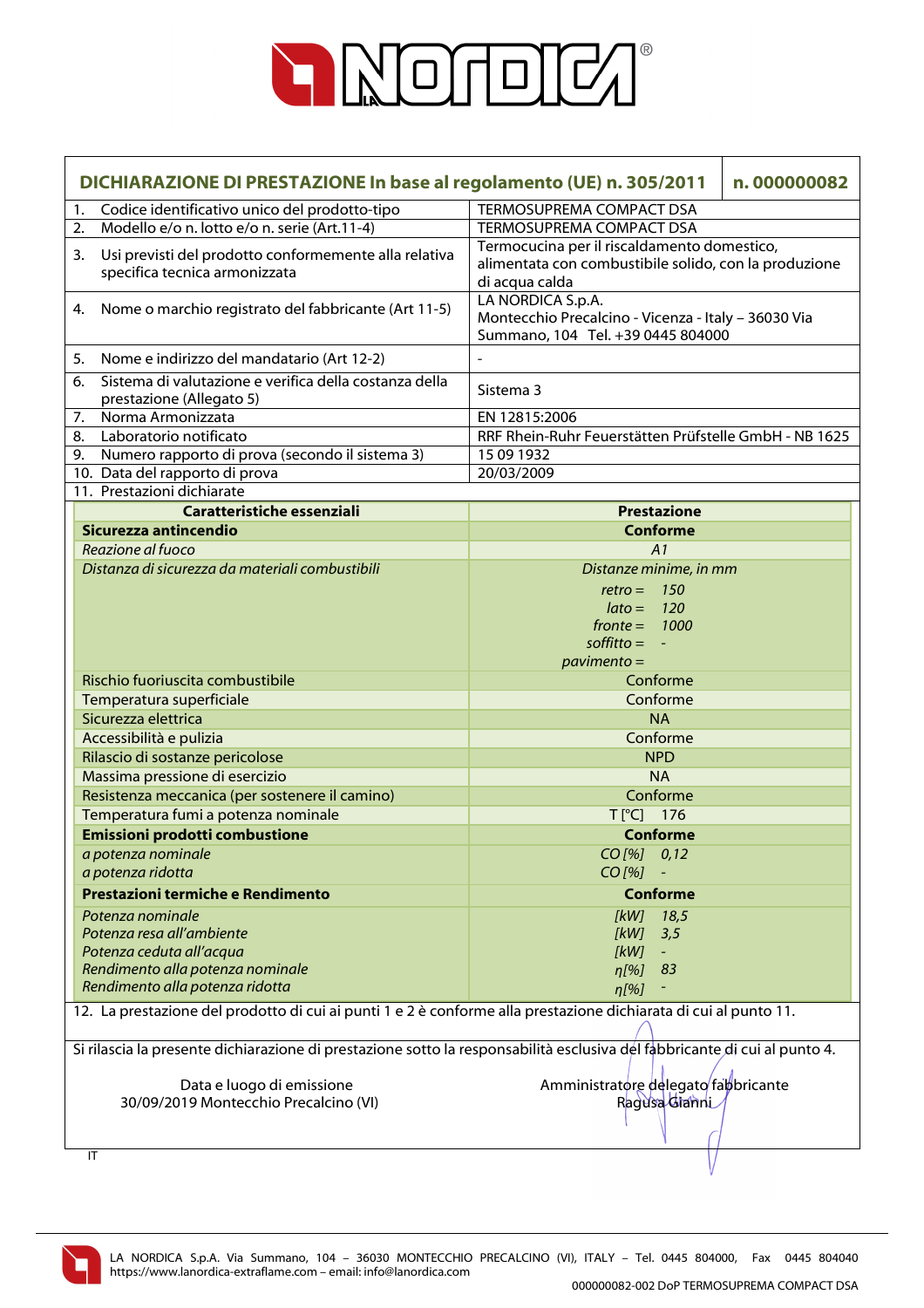

| DECLARATION OF PERFORMANCE According to Regulation (EU) n.305/2011<br>n.000000082                                              |                                                                                                               |  |
|--------------------------------------------------------------------------------------------------------------------------------|---------------------------------------------------------------------------------------------------------------|--|
| Unique identification code of the product type<br>1.                                                                           | TERMOSUPREMA COMPACT DSA                                                                                      |  |
| Model and/or batch and/or serial number (Art.11-4)<br>2.                                                                       | TERMOSUPREMA COMPACT DSA                                                                                      |  |
| Intended uses of the product in accordance with<br>3 <sub>1</sub><br>harmonised technical specification                        | Thermo cooker for domestic heating, fuelled with solid<br>fuel, with hot water production                     |  |
| Name or registered trade mark of the manufacturer<br>4.<br>(Art 11-5)                                                          | LA NORDICA S.p.A.<br>Montecchio Precalcino - Vicenza - Italy - 36030 Via<br>Summano, 104 Tel. +39 0445 804000 |  |
| Name and address of the authorised representative<br>5.<br>(Art 12-2)                                                          | $\overline{\phantom{a}}$                                                                                      |  |
| System of assessment and verification of constancy<br>6.<br>of performance (Annex 5)                                           | System 3                                                                                                      |  |
| Harmonized technical specification<br>7.                                                                                       | EN 12815:2006                                                                                                 |  |
| Notified laboratory<br>8.                                                                                                      | RRF Rhein-Ruhr Feuerstätten Prüfstelle GmbH - NB 1625                                                         |  |
| Test report number (type testing under System 3)<br>9.                                                                         | 15 09 1932                                                                                                    |  |
| 10. Date of test report                                                                                                        | 20/03/2009                                                                                                    |  |
| 11. Declared performance<br><b>Essential characteristics</b>                                                                   |                                                                                                               |  |
|                                                                                                                                | Performance<br><b>Pass</b>                                                                                    |  |
| <b>Fire safety</b><br><b>Reaction to fire</b>                                                                                  | A1                                                                                                            |  |
| Safety distance from combustible materials                                                                                     | Minimun distances, in mm                                                                                      |  |
|                                                                                                                                | $rear = 150$                                                                                                  |  |
|                                                                                                                                | $side = 120$                                                                                                  |  |
|                                                                                                                                | $front =$<br>1000                                                                                             |  |
|                                                                                                                                | $\text{ceiling} = -$                                                                                          |  |
|                                                                                                                                | $floor =$                                                                                                     |  |
| Risk of burning fuel falling out                                                                                               | Pass                                                                                                          |  |
| Surface temperature                                                                                                            | Pass                                                                                                          |  |
| <b>Electrical safety</b>                                                                                                       | <b>NA</b>                                                                                                     |  |
| Cleanability                                                                                                                   | Pass                                                                                                          |  |
| Discharge of dangerous substances                                                                                              | <b>NPD</b>                                                                                                    |  |
| <b>Maximum operating pressure</b>                                                                                              | <b>NA</b>                                                                                                     |  |
| Mechanical resistance (to carry a chimney/flue)                                                                                | Pass                                                                                                          |  |
| Flue gas temperature at nominal heat output                                                                                    | $T[^{\circ}C]$<br>176                                                                                         |  |
| <b>Emission of combustion products</b>                                                                                         | <b>Pass</b>                                                                                                   |  |
| at nominal heat output                                                                                                         | $CO$ [%]<br>0,12                                                                                              |  |
| at reduced heat output                                                                                                         | $CO$ [%]                                                                                                      |  |
| <b>Thermal output and Energy efficiency</b>                                                                                    | Pass                                                                                                          |  |
| Nominal heat output                                                                                                            | [kW]<br>18,5                                                                                                  |  |
| Room heating output                                                                                                            | [kW]<br>3,5                                                                                                   |  |
| <b>Water heating output</b>                                                                                                    | [kW]<br>$\blacksquare$                                                                                        |  |
| Energy efficiency at nominal heat output                                                                                       | 83<br>$\eta$ [%]                                                                                              |  |
| Energy efficiency at reduced heat output                                                                                       | $\eta$ [%]                                                                                                    |  |
| 12. The performance of the product identified in points 1 and 2 is in conformity with the declared performance in<br>point 11. |                                                                                                               |  |
| This declaration of performance is issued under the sole responsibility of the manufacturer identified in point 4.             |                                                                                                               |  |
| Place and date of issue                                                                                                        |                                                                                                               |  |
| 30/09/2019 Montecchio Precalcino (VI)                                                                                          | Manufacturer managing director                                                                                |  |
|                                                                                                                                | Ragusa Gianni                                                                                                 |  |
|                                                                                                                                |                                                                                                               |  |
| UK                                                                                                                             |                                                                                                               |  |

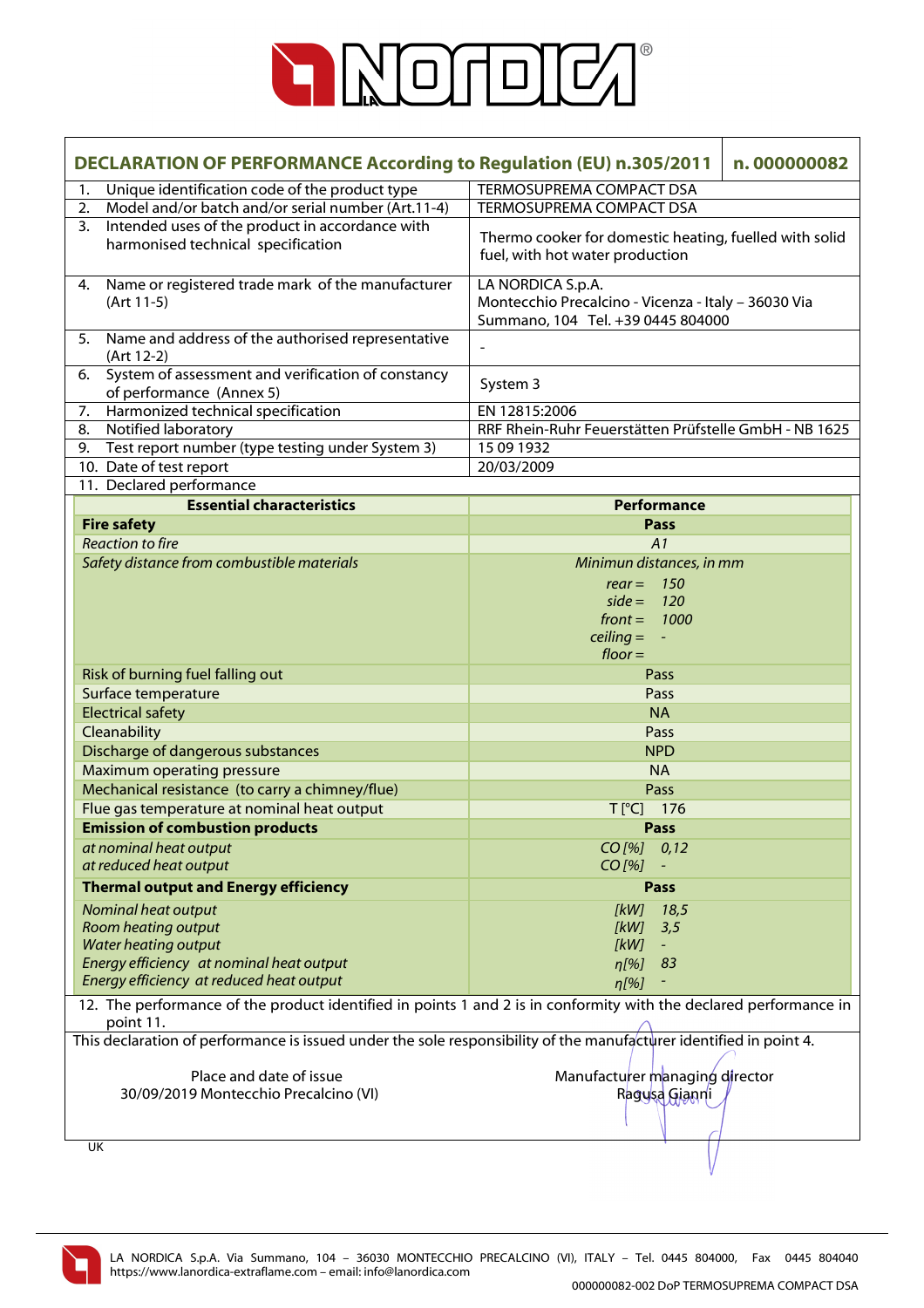

| DÉCLARATION DE PERFORMANCE Selon le règlement (UE) n° 305/2011                                               |                                                       | n.000000082 |
|--------------------------------------------------------------------------------------------------------------|-------------------------------------------------------|-------------|
| 1.<br>Code d'identification unique du produit-type                                                           | TERMOSUPREMA COMPACT DSA                              |             |
| Modèle et/ou n° de lot et/ou n° de série (Art. 11-4)<br>2.<br>TERMOSUPREMA COMPACT DSA                       |                                                       |             |
| Utilisation prévue du produit conformément aux<br>3.                                                         | Thermo-cuisinière de chauffage domestique alimenté    |             |
| spécifications techniques harmonisées                                                                        | au combustible solide, avec production d'eau chaude   |             |
| correspondantes                                                                                              | LA NORDICA S.p.A.                                     |             |
| Nom ou marque enregistrée du fabricant (Art. 11-5)<br>4.                                                     | Montecchio Precalcino - Vicenza - Italy - 36030 Via   |             |
|                                                                                                              | Summano, 104 Tel. +39 0445 804000                     |             |
| Nom et adresse du mandataire (Art. 12-2)<br>5.                                                               | $\overline{\phantom{a}}$                              |             |
| Système d'évaluation et contrôle de la constance de<br>6.                                                    | System 3                                              |             |
| performance (Annexe 5)                                                                                       |                                                       |             |
| Spécifications techniques harmonisées<br>7.                                                                  | EN 12815:2006                                         |             |
| Laboratoire notifié<br>8.                                                                                    | RRF Rhein-Ruhr Feuerstätten Prüfstelle GmbH - NB 1625 |             |
| Numéro du rapport d'essai (selon le System 3)<br>9.                                                          | 15 09 1932                                            |             |
| 10. Date du rapport d'essai<br>11. Performance déclarée                                                      | 20/03/2009                                            |             |
| <b>Caractéristiques essentielles</b>                                                                         | Performance                                           |             |
| Sécurité anti-incendie                                                                                       | <b>Conforme</b>                                       |             |
| Réaction au feu                                                                                              | A1                                                    |             |
| Distance de sécurité aux matériaux combustibles                                                              | Distance minimum, en mm                               |             |
|                                                                                                              | $arrière = 150$                                       |             |
|                                                                                                              | $c \hat{o} t \hat{e} = 120$                           |             |
|                                                                                                              | $avant = 1000$                                        |             |
|                                                                                                              | $sol = -$                                             |             |
|                                                                                                              | fond $=$                                              |             |
| Risque de fuite de combustible                                                                               | Conforme                                              |             |
| Température de surface                                                                                       | Conforme                                              |             |
| Sécurité électrique                                                                                          | <b>NA</b>                                             |             |
| Facilité d'accès et nettoyage                                                                                | Conforme                                              |             |
| Emission de substances dangereuses                                                                           | <b>NPD</b>                                            |             |
| Pression maximale de service                                                                                 | <b>NA</b>                                             |             |
| Résistance mécanique (pour soutenir la cheminée)                                                             | Conforme                                              |             |
| Température des fumées puissance nominale                                                                    | T[°C] 176                                             |             |
| Émission des produits de combustion                                                                          | <b>Conforme</b>                                       |             |
| Puissance nominale<br>Puissance réduite                                                                      | $CO$ [%] $0,12$<br>$CO$ [%]                           |             |
|                                                                                                              |                                                       |             |
| <b>Performance thermique et Rendement</b>                                                                    | <b>Conforme</b>                                       |             |
| Puissance nominale<br>Puissance rendue à la chambre                                                          | [kW]<br>18,5                                          |             |
| Puissance rendue à l'eau                                                                                     | [kW]<br>3,5<br>[kW]                                   |             |
| Rendement à la puissance nominale                                                                            | $n[\%]$<br>83                                         |             |
| Rendement à la puissance réduite                                                                             | n[%]                                                  |             |
| 12. La performance du produit citée aux points 1 et 2 est conforme à la performance déclarée au point 11.    |                                                       |             |
|                                                                                                              |                                                       |             |
| Cette déclaration de performance est délivrée sous la responsabilité exclusive du fabricant cité au point 4. |                                                       |             |
| Date et lieu d'émission                                                                                      | Administrateur délégué du fabricant                   |             |
| 30/09/2019 Montecchio Precalcino (VI)                                                                        | Ragusa Gianni,                                        |             |
|                                                                                                              |                                                       |             |
|                                                                                                              | Kylbor                                                |             |
| <b>FR</b>                                                                                                    |                                                       |             |
|                                                                                                              |                                                       |             |
|                                                                                                              |                                                       |             |

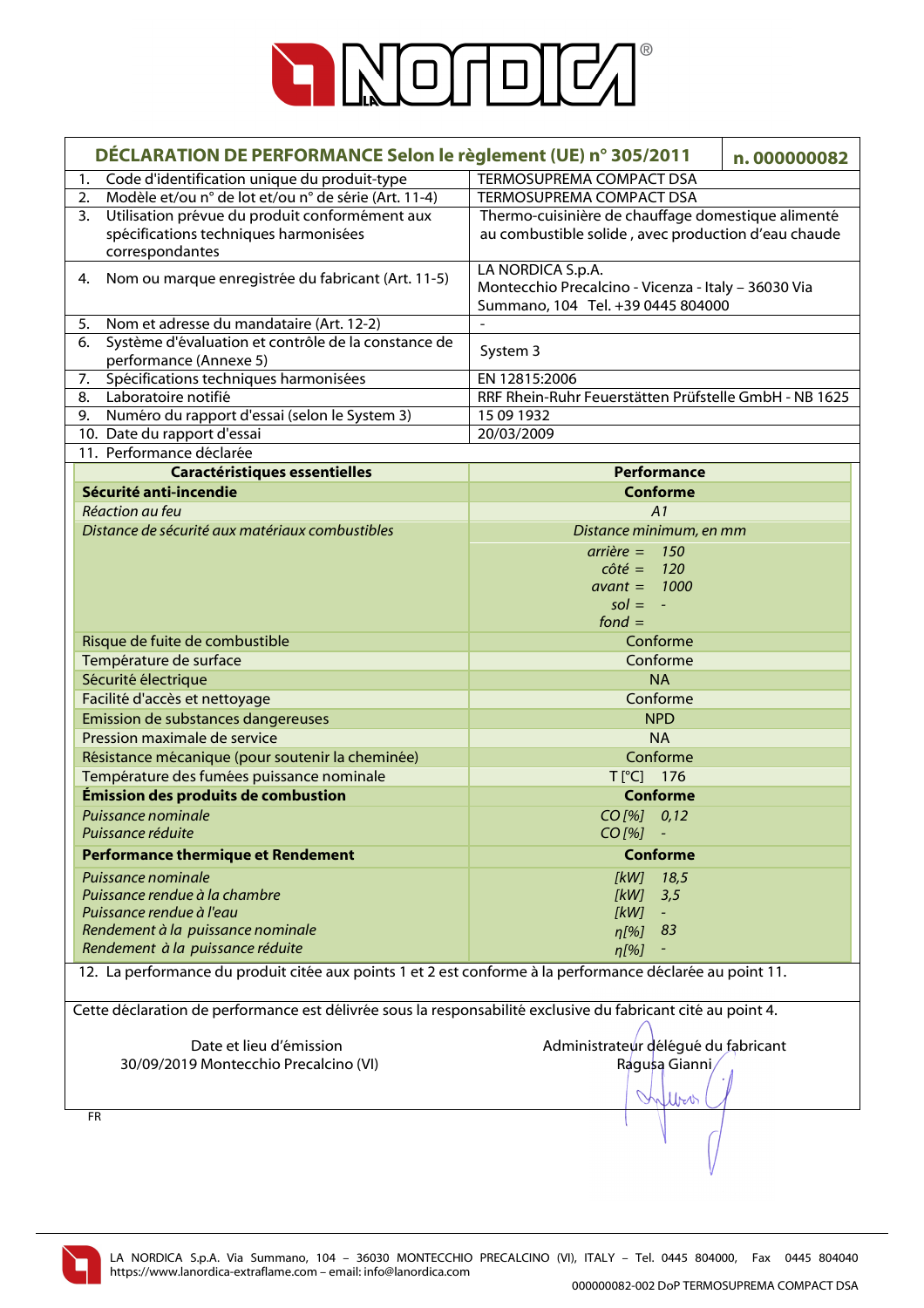

| LEISTUNGSERKLÄRUNG Gemäß der Verordnung (EG) Nr. 305/2011<br>n.000000082<br>TERMOSUPREMA COMPACT DSA<br>Eindeutiger Identifikationscode des Produktes - Typ<br>1.<br>Modell und/oder Losnr. und/oder Seriennr. (Art.11-4)<br>TERMOSUPREMA COMPACT DSA<br>2.<br>Vorgesehene Verwendung des Produkts in<br>Wasserführende Herde für Raumheizung für feste<br>3.<br>Übereinstimmung mit der geltenden harmonisierten<br>Brennstoffe mit / Warmwasserbereitung<br>technischen Spezifikation<br>LA NORDICA S.p.A.<br>Name oder registriertes Warenzeichen des<br>4.<br>Montecchio Precalcino - Vicenza - Italy - 36030 Via |  |
|-----------------------------------------------------------------------------------------------------------------------------------------------------------------------------------------------------------------------------------------------------------------------------------------------------------------------------------------------------------------------------------------------------------------------------------------------------------------------------------------------------------------------------------------------------------------------------------------------------------------------|--|
|                                                                                                                                                                                                                                                                                                                                                                                                                                                                                                                                                                                                                       |  |
|                                                                                                                                                                                                                                                                                                                                                                                                                                                                                                                                                                                                                       |  |
|                                                                                                                                                                                                                                                                                                                                                                                                                                                                                                                                                                                                                       |  |
|                                                                                                                                                                                                                                                                                                                                                                                                                                                                                                                                                                                                                       |  |
|                                                                                                                                                                                                                                                                                                                                                                                                                                                                                                                                                                                                                       |  |
|                                                                                                                                                                                                                                                                                                                                                                                                                                                                                                                                                                                                                       |  |
|                                                                                                                                                                                                                                                                                                                                                                                                                                                                                                                                                                                                                       |  |
| Herstellers (Art 11-5)<br>Summano, 104 Tel. +39 0445 804000                                                                                                                                                                                                                                                                                                                                                                                                                                                                                                                                                           |  |
| 5.<br>Name und Adresse des Auftragnehmers (Art 12-2)                                                                                                                                                                                                                                                                                                                                                                                                                                                                                                                                                                  |  |
| System zur Bewertung und Überprüfung der<br>6.<br>System 3                                                                                                                                                                                                                                                                                                                                                                                                                                                                                                                                                            |  |
| Leistungsbeständigkeit (Anlage 5)                                                                                                                                                                                                                                                                                                                                                                                                                                                                                                                                                                                     |  |
| Harmonisierte technische Spezifikation<br>EN 12815:2006<br>7.<br>8.<br><b>Benanntes Labor</b>                                                                                                                                                                                                                                                                                                                                                                                                                                                                                                                         |  |
| RRF Rhein-Ruhr Feuerstätten Prüfstelle GmbH - NB 1625<br>Nummer des Prüfberichts (gemäß System 3)<br>15 09 1932<br>9.                                                                                                                                                                                                                                                                                                                                                                                                                                                                                                 |  |
| 10. Datum des Prüfberichts<br>20/03/2009                                                                                                                                                                                                                                                                                                                                                                                                                                                                                                                                                                              |  |
| 11. Erklärte Leistungen                                                                                                                                                                                                                                                                                                                                                                                                                                                                                                                                                                                               |  |
| <b>Wesentliche Merkmale</b><br>Leistungen                                                                                                                                                                                                                                                                                                                                                                                                                                                                                                                                                                             |  |
| <b>Brandschutz</b><br><b>Konform</b>                                                                                                                                                                                                                                                                                                                                                                                                                                                                                                                                                                                  |  |
| <b>Brandverhalten</b><br>A1                                                                                                                                                                                                                                                                                                                                                                                                                                                                                                                                                                                           |  |
| Abstand von brennbarem Material<br>Mindestabstand, in mm                                                                                                                                                                                                                                                                                                                                                                                                                                                                                                                                                              |  |
| $Rückseite = 150$                                                                                                                                                                                                                                                                                                                                                                                                                                                                                                                                                                                                     |  |
| Seite = $120$                                                                                                                                                                                                                                                                                                                                                                                                                                                                                                                                                                                                         |  |
| Vorderseite = $1000$                                                                                                                                                                                                                                                                                                                                                                                                                                                                                                                                                                                                  |  |
| $Himmel = -$                                                                                                                                                                                                                                                                                                                                                                                                                                                                                                                                                                                                          |  |
| $Boden =$                                                                                                                                                                                                                                                                                                                                                                                                                                                                                                                                                                                                             |  |
| Gefahr Brennstoffaustritt<br>Konform                                                                                                                                                                                                                                                                                                                                                                                                                                                                                                                                                                                  |  |
| Oberflächentemperatur<br>Konform                                                                                                                                                                                                                                                                                                                                                                                                                                                                                                                                                                                      |  |
| <b>Elektrische Sicherheit</b><br><b>NA</b>                                                                                                                                                                                                                                                                                                                                                                                                                                                                                                                                                                            |  |
| Konform<br>Zugänglichkeit und Reinigung                                                                                                                                                                                                                                                                                                                                                                                                                                                                                                                                                                               |  |
| Ausstoß gefährlicher Substanzen<br><b>NPD</b>                                                                                                                                                                                                                                                                                                                                                                                                                                                                                                                                                                         |  |
| Maximaler Betriebsdruck<br><b>NA</b>                                                                                                                                                                                                                                                                                                                                                                                                                                                                                                                                                                                  |  |
| Konform<br>Mechanische Festigkeit (um den Kamin zu tragen)                                                                                                                                                                                                                                                                                                                                                                                                                                                                                                                                                            |  |
|                                                                                                                                                                                                                                                                                                                                                                                                                                                                                                                                                                                                                       |  |
| Rauchgastemperatur nennleistung<br>T[°C] 176                                                                                                                                                                                                                                                                                                                                                                                                                                                                                                                                                                          |  |
| <b>Emission von Verbrennungsprodukten</b><br><b>Konform</b>                                                                                                                                                                                                                                                                                                                                                                                                                                                                                                                                                           |  |
| Nennleistung<br>$CO$ [%] $0,12$                                                                                                                                                                                                                                                                                                                                                                                                                                                                                                                                                                                       |  |
| Reduzierte Leistung<br>$CO [%] -$                                                                                                                                                                                                                                                                                                                                                                                                                                                                                                                                                                                     |  |
| Thermische Leistungen und Wirkungsgrad<br><b>Konform</b>                                                                                                                                                                                                                                                                                                                                                                                                                                                                                                                                                              |  |
| Nennleistung<br>[kW]<br>18,5                                                                                                                                                                                                                                                                                                                                                                                                                                                                                                                                                                                          |  |
| Der Umgebung gelieferte Leistung<br>[kW]<br>3,5                                                                                                                                                                                                                                                                                                                                                                                                                                                                                                                                                                       |  |
| Dem Wasser gelieferte Leistung<br>[kW]<br>$\equiv$                                                                                                                                                                                                                                                                                                                                                                                                                                                                                                                                                                    |  |
| Wirkungsgrad Nennleistung<br>$\eta$ [%] 83                                                                                                                                                                                                                                                                                                                                                                                                                                                                                                                                                                            |  |
| Wirkungsgrad Reduzierte Leistung<br>$\eta$ [%]                                                                                                                                                                                                                                                                                                                                                                                                                                                                                                                                                                        |  |
| 12. Die Leistung des Produktes gemäß den Punkten 1 und 2 entspricht der erklärten Leistung nach Punkt 11.                                                                                                                                                                                                                                                                                                                                                                                                                                                                                                             |  |
| Die vorliegende Leistungserklärung wird unter ausschließlicher Verantwortung des Herstellers erlassen, siehe Punkt                                                                                                                                                                                                                                                                                                                                                                                                                                                                                                    |  |
| 4.                                                                                                                                                                                                                                                                                                                                                                                                                                                                                                                                                                                                                    |  |
| Geschäftsführer des Herstellers<br>Datum und Austellungsort                                                                                                                                                                                                                                                                                                                                                                                                                                                                                                                                                           |  |
| Ragusa Gianni<br>30/09/2019 Montecchio Precalcino (VI)                                                                                                                                                                                                                                                                                                                                                                                                                                                                                                                                                                |  |
|                                                                                                                                                                                                                                                                                                                                                                                                                                                                                                                                                                                                                       |  |
| lbo                                                                                                                                                                                                                                                                                                                                                                                                                                                                                                                                                                                                                   |  |
| DE                                                                                                                                                                                                                                                                                                                                                                                                                                                                                                                                                                                                                    |  |
|                                                                                                                                                                                                                                                                                                                                                                                                                                                                                                                                                                                                                       |  |

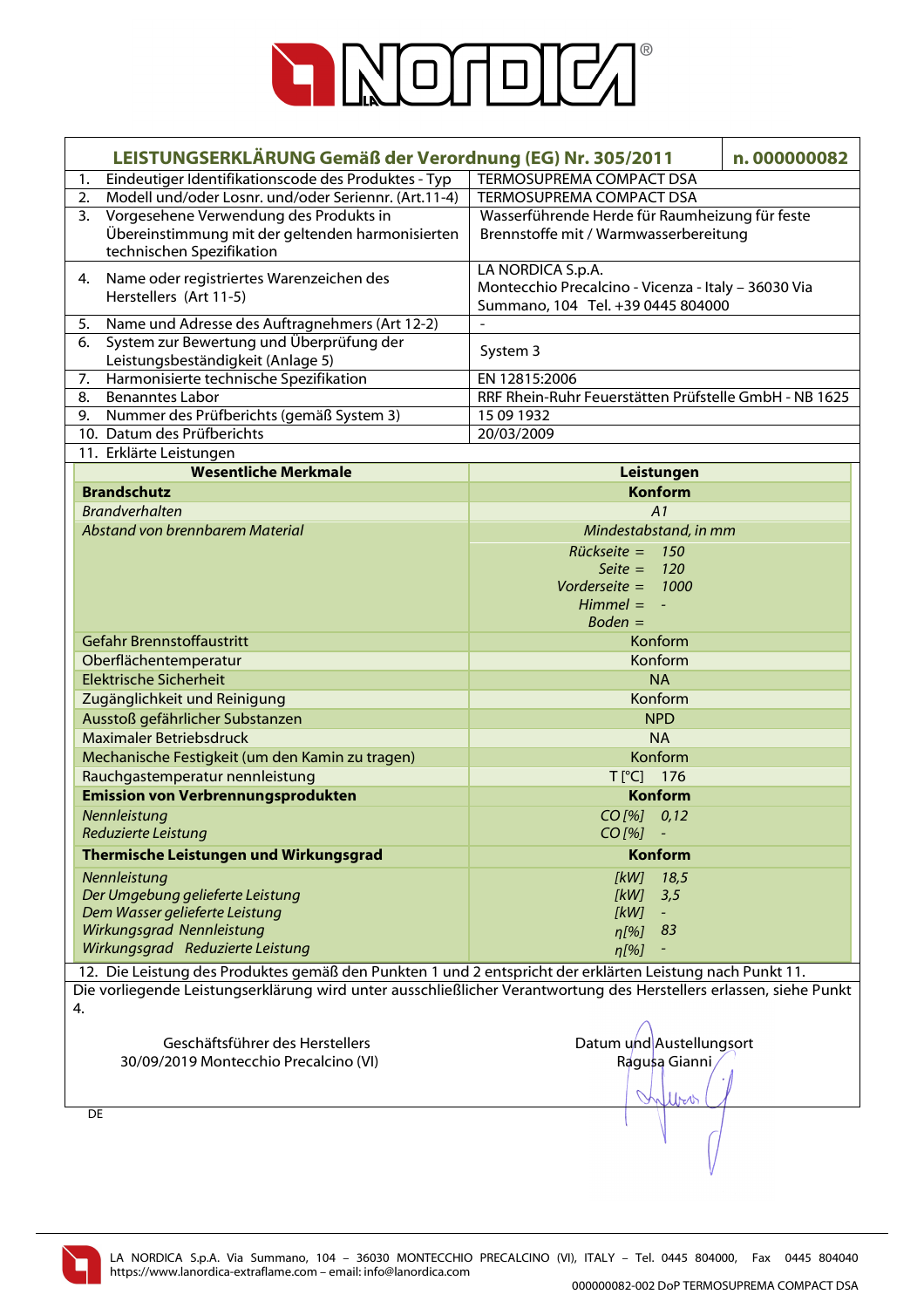

| DECLARACIÓN DE PRESTACIÓN Conforme al reglamento (UE) n. 305/2011<br>n.000000082 |                                                       |                                                                                                                     |  |
|----------------------------------------------------------------------------------|-------------------------------------------------------|---------------------------------------------------------------------------------------------------------------------|--|
| 1.                                                                               | Código de identificación único del producto-tipo      | <b>TERMOSUPREMA COMPACT DSA</b>                                                                                     |  |
| 2.                                                                               | Modelo y/o n. º de lote y/o n. º de serie (Art.11-4)  | TERMOSUPREMA COMPACT DSA                                                                                            |  |
| 3.                                                                               | Usos previstos del producto de conformidad con las    | Termo Cocinas para calefacción doméstica, alimentado                                                                |  |
|                                                                                  | especificaciones técnicas armonizadas                 | con combustible sólido, con producción de agua                                                                      |  |
|                                                                                  | correspondientes                                      | caliente                                                                                                            |  |
| 4.                                                                               | Nombre o marca registrada del fabricante (Art 11-5)   | LA NORDICA S.p.A.<br>Montecchio Precalcino - Vicenza - Italy - 36030 Via<br>Summano, 104 Tel. +39 0445 804000       |  |
| 5.                                                                               | Nombre y dirección del mandatario (Art 12-2)          |                                                                                                                     |  |
| 6.                                                                               | Sistema de valoración y verificación de la constancia | Sistema 3                                                                                                           |  |
|                                                                                  | de la prestación (Anexo 5)                            |                                                                                                                     |  |
| 7.                                                                               | Especificación técnica armonizada                     | EN 12815:2006                                                                                                       |  |
| 8.                                                                               | Laboratorio notificado                                | RRF Rhein-Ruhr Feuerstätten Prüfstelle GmbH - NB 1625                                                               |  |
| 9.                                                                               | Número de informe de prueba (según el System 3)       | 15 09 1932                                                                                                          |  |
|                                                                                  | 10. Fecha del informe de la prueba                    | 20/03/2009                                                                                                          |  |
|                                                                                  | 11. Prestaciones declaradas                           |                                                                                                                     |  |
|                                                                                  | <b>Características esenciales</b>                     | Prestación                                                                                                          |  |
|                                                                                  | <b>Seguridad contra incendios</b>                     | <b>Conforme</b>                                                                                                     |  |
|                                                                                  | Reacción al fuego                                     | A1                                                                                                                  |  |
|                                                                                  | Distancia de mat. Comb.                               | Distancia mínima, en mm                                                                                             |  |
|                                                                                  |                                                       | 150<br>$rev\acute{e}s =$                                                                                            |  |
|                                                                                  |                                                       | $lado =$<br>120                                                                                                     |  |
|                                                                                  |                                                       | $f$ rente $=$<br>1000                                                                                               |  |
|                                                                                  |                                                       | $cielo = -$                                                                                                         |  |
|                                                                                  |                                                       | $suelo =$                                                                                                           |  |
|                                                                                  | Riesgo de pérdida de combustible                      | Conforme                                                                                                            |  |
|                                                                                  | Temperatura superficial                               | Conforme                                                                                                            |  |
|                                                                                  | Seguridad eléctrica                                   | <b>NA</b>                                                                                                           |  |
|                                                                                  | Accesibilidad y limpieza                              | Conforme                                                                                                            |  |
|                                                                                  | Emisión de sustancias peligrosas                      | <b>NPD</b>                                                                                                          |  |
|                                                                                  | Presión máxima de trabajo                             | <b>NA</b>                                                                                                           |  |
|                                                                                  | Resistencia mecánica (de soporte de la chimenea)      | Conforme                                                                                                            |  |
|                                                                                  | Temperatura de humos potencia nominal                 | T[°C] 176                                                                                                           |  |
|                                                                                  | Emisiones de productos de combustión                  | <b>Conforme</b>                                                                                                     |  |
|                                                                                  | Potencia nominal                                      | $CO$ [%] $0,12$                                                                                                     |  |
|                                                                                  | Potencia reducida                                     | CO [%]                                                                                                              |  |
|                                                                                  | Prestaciones térmica y Rendimiento                    | <b>Conforme</b>                                                                                                     |  |
|                                                                                  | Potencia nominal                                      | 18,5<br>[kW]                                                                                                        |  |
|                                                                                  | Potencia suministrada al entorno                      | 3,5<br>[kW]                                                                                                         |  |
|                                                                                  | Potencia cedida al agua                               | [kW]                                                                                                                |  |
|                                                                                  | Rendimiento Potencia nominal                          | 83<br>$n[\%]$                                                                                                       |  |
|                                                                                  | Rendimiento Potencia reducida                         | $\eta$ [%]                                                                                                          |  |
|                                                                                  |                                                       | 12. La prestación del producto según se establece en los puntos 1 y 2 cumple con las prestaciones declaradas según  |  |
|                                                                                  | el punto 11.                                          | Se expide esta declaración de prestación bajo la responsabilidad exclusiva del fabriçante, según se establece en el |  |
|                                                                                  | punto 4.                                              |                                                                                                                     |  |
|                                                                                  | Fecha y lugar de emisión                              | Administrador director fabricante                                                                                   |  |
|                                                                                  | 30/09/2019 Montecchio Precalcino (VI)                 | Ragusa Gianni                                                                                                       |  |
|                                                                                  |                                                       |                                                                                                                     |  |
|                                                                                  | ES                                                    |                                                                                                                     |  |

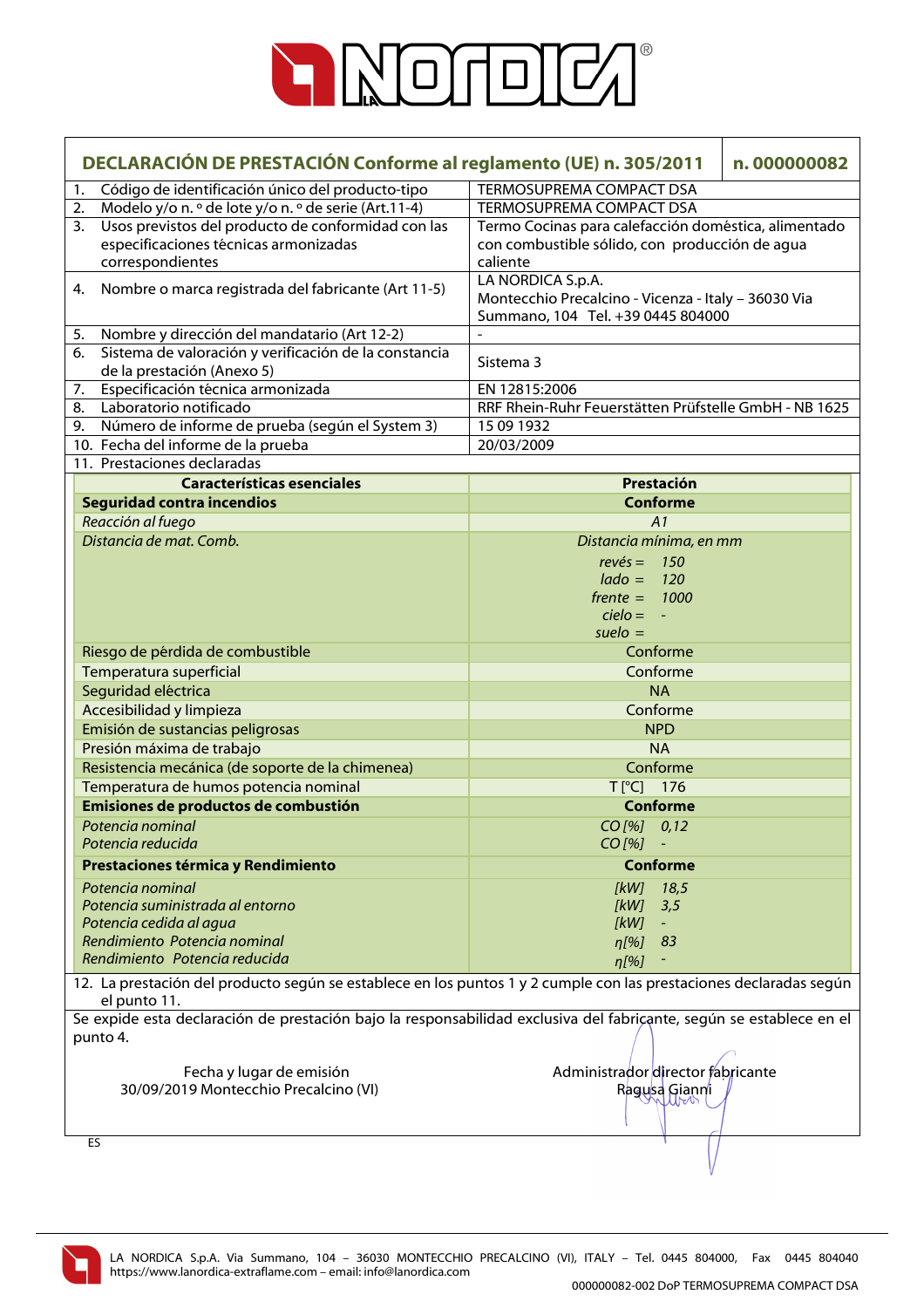

|                                                          | DECLARAÇÃO DE DESEMPENHO Em base com o regulamento (UE)<br>nº.305/2011                                                            |                                                                                                                    | n.000000082 |
|----------------------------------------------------------|-----------------------------------------------------------------------------------------------------------------------------------|--------------------------------------------------------------------------------------------------------------------|-------------|
| 1.                                                       | Código de identificação único do produto-tipo                                                                                     | <b>TERMOSUPREMA COMPACT DSA</b>                                                                                    |             |
| 2.                                                       | Modelo e/ou nº. lote e/ou nº. série (Art.11-4)                                                                                    | TERMOSUPREMA COMPACT DSA                                                                                           |             |
| 3.                                                       | Utilização prevista do produto em conformidade com<br>a respectiva técnica especifica harmonizada                                 | Fogões térmicos para aquecimento doméstico,<br>alimentado com combustível sólido, com a produção<br>de água quente |             |
| Nome ou marca registada pelo fabricante (Art 11-5)<br>4. |                                                                                                                                   | LA NORDICA S.p.A.<br>Montecchio Precalcino - Vicenza - Italy - 36030 Via<br>Summano, 104 Tel. +39 0445 804000      |             |
| 5.                                                       | Nome e endereço do mandatário (Art 12-2)                                                                                          |                                                                                                                    |             |
| 6.                                                       | Sistema de avaliação e verificação da regularidade do<br>desempenho (Anexo 5)                                                     | Sistema 3                                                                                                          |             |
| 7.                                                       | Específica técnica harmonizada                                                                                                    | EN 12815:2006                                                                                                      |             |
| 8.                                                       | Laboratório notificado                                                                                                            | RRF Rhein-Ruhr Feuerstätten Prüfstelle GmbH - NB 1625                                                              |             |
| 9.                                                       | Número relação de prova (em base ao System 3)                                                                                     | 15 09 1932                                                                                                         |             |
|                                                          | 10. Data do relação de prova                                                                                                      | 20/03/2009                                                                                                         |             |
|                                                          | 11. Desempenhos declarados                                                                                                        |                                                                                                                    |             |
|                                                          | <b>Características essenciais</b>                                                                                                 | <b>Desempenho</b>                                                                                                  |             |
|                                                          | Segurança anti-incêndio                                                                                                           | <b>Em conformidade</b>                                                                                             |             |
|                                                          | Reação ao fogo                                                                                                                    | A1                                                                                                                 |             |
|                                                          | Distância de mat. comb.                                                                                                           | Distância mínima, em mm                                                                                            |             |
|                                                          |                                                                                                                                   | traseira $=$<br>150                                                                                                |             |
|                                                          |                                                                                                                                   | $lado =$<br>120                                                                                                    |             |
|                                                          |                                                                                                                                   | $f$ rente = 1000                                                                                                   |             |
|                                                          |                                                                                                                                   | $teto = -$                                                                                                         |             |
|                                                          |                                                                                                                                   | $\text{solo} =$                                                                                                    |             |
|                                                          | Risco de vazamento de combustível                                                                                                 | Em conformidade                                                                                                    |             |
|                                                          | Temperatura superficial                                                                                                           | Em conformidade                                                                                                    |             |
|                                                          | Segurança elétrica                                                                                                                | <b>NA</b>                                                                                                          |             |
|                                                          | Acessibilidade e limpeza                                                                                                          | Em conformidade                                                                                                    |             |
|                                                          | Libertação de substâncias perigosas                                                                                               | <b>NPD</b>                                                                                                         |             |
|                                                          | Máxima pressão de exercício                                                                                                       | <b>NA</b>                                                                                                          |             |
|                                                          | Resistência mecânica (para suportar a chaminé)                                                                                    | Em conformidade                                                                                                    |             |
|                                                          | Temperatura fumos potência nominal                                                                                                | $T[^{°}C]$ 176                                                                                                     |             |
|                                                          | Emissões de produtos de combustão                                                                                                 | <b>Em conformidade</b>                                                                                             |             |
|                                                          | Potência nominal                                                                                                                  | $CO$ [%] $0,12$                                                                                                    |             |
|                                                          | Potência reduzida                                                                                                                 | $CO$ [%]                                                                                                           |             |
|                                                          | Desempenho térmico e Rendimento                                                                                                   | <b>Em conformidade</b>                                                                                             |             |
|                                                          | Potência nominal                                                                                                                  |                                                                                                                    |             |
|                                                          | Potência libertada no ambiente                                                                                                    | [kW]<br>18,5<br>[kW]<br>3,5                                                                                        |             |
|                                                          | Potência cedida à água                                                                                                            | [kW]                                                                                                               |             |
|                                                          | Rendimento Potência nominal                                                                                                       | 83<br>$n[\%]$                                                                                                      |             |
|                                                          | Rendimento Potência reduzida                                                                                                      | $\eta$ [%]                                                                                                         |             |
|                                                          |                                                                                                                                   |                                                                                                                    |             |
|                                                          | 12. O desempenho do produto ao qual se referem os pontos 1 e 2 estão em conformidade com o desempenho<br>declarado no ponto 11.   |                                                                                                                    |             |
|                                                          | É emitida a presente declaração de desempenho sob a responsabilidade exclusiva do fabricante referido no ponto 4.                 |                                                                                                                    |             |
|                                                          | Administrador legal do fabricante<br>Data e local de emissão<br>30/09/2019 Montecchio Precalcino (VI)<br>Ragusa Gianni<br>Milbook |                                                                                                                    |             |
|                                                          | PT                                                                                                                                |                                                                                                                    |             |
|                                                          |                                                                                                                                   |                                                                                                                    |             |

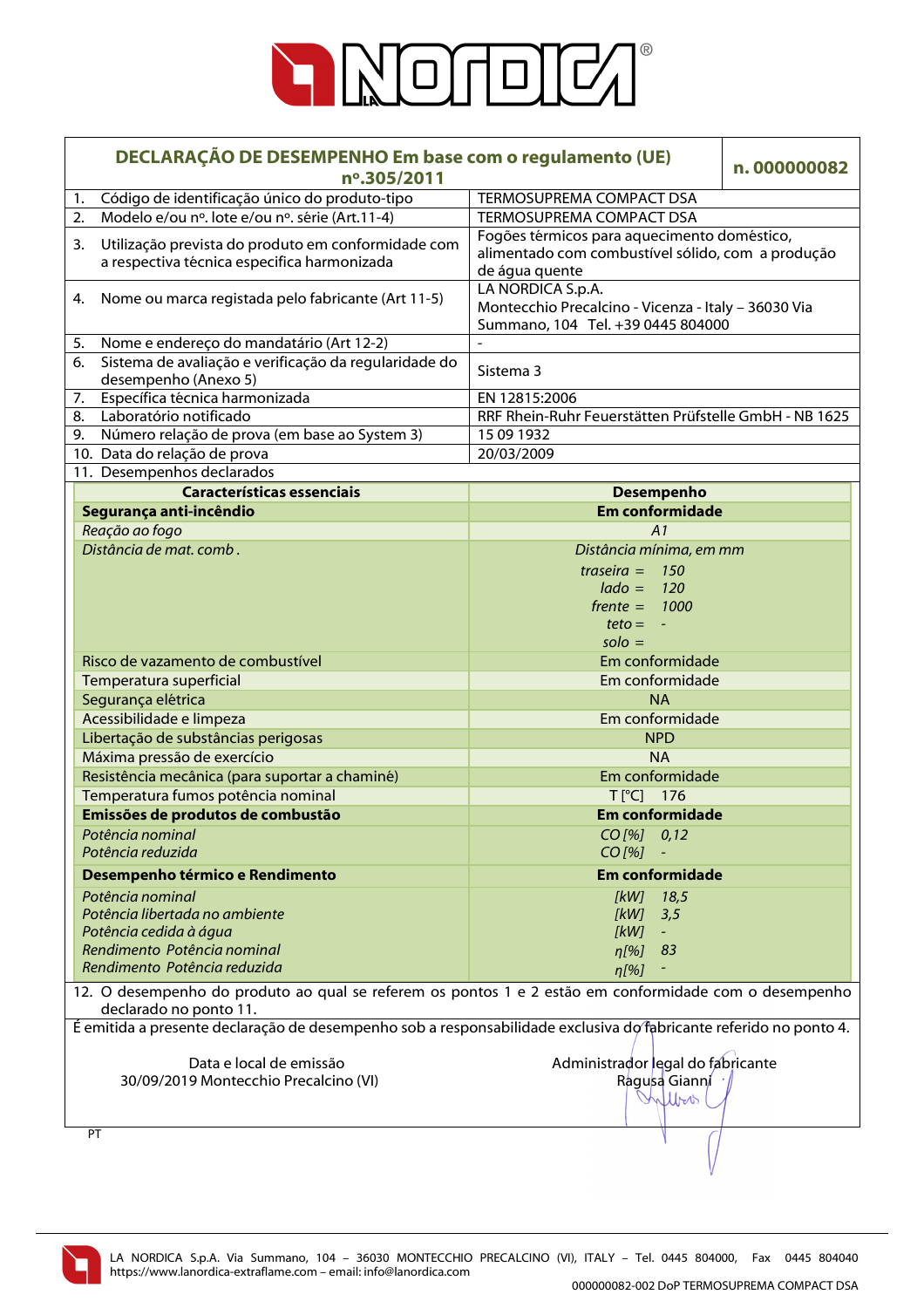

| <b>YDEEVNEDEKLARATION I henhold til forordning (EU) nr. 305/2011</b> |                                                                                                                              | n.000000082                                                                                                   |  |
|----------------------------------------------------------------------|------------------------------------------------------------------------------------------------------------------------------|---------------------------------------------------------------------------------------------------------------|--|
| 1.                                                                   | Produkttypens unikke identifikationskode<br>TERMOSUPREMA COMPACT DSA                                                         |                                                                                                               |  |
| 2.                                                                   | Model og/eller partinr. og/eller serienr. (Art.11-4)                                                                         | TERMOSUPREMA COMPACT DSA                                                                                      |  |
| 3.                                                                   | Tilsigtede anvendelser af produktet i<br>overensstemmelse med den pågældende<br>harmoniserede tekniske specifikation         | Apparat til boligopvarmning uden produktion af varmt<br>vand                                                  |  |
| 4.                                                                   | Fabrikantens navn eller registreret varemærke (Art<br>$11-5)$                                                                | LA NORDICA S.p.A.<br>Montecchio Precalcino - Vicenza - Italy - 36030 Via<br>Summano, 104 Tel. +39 0445 804000 |  |
| 5.                                                                   | Navn og adresse på den bemyndigede repræsentant<br>(Art 12-2)                                                                | $\frac{1}{2}$                                                                                                 |  |
| 6.                                                                   | System til vurdering og kontrol af ydeevnens<br>konstans (Bilag 5)                                                           | Sistema 3                                                                                                     |  |
| 7.                                                                   | Harmoniseret teknisk specifikation                                                                                           | EN 12815:2006                                                                                                 |  |
| 8.                                                                   | Notificeret laboratorium                                                                                                     | RRF Rhein-Ruhr Feuerstätten Prüfstelle GmbH - NB 1625                                                         |  |
| 9.                                                                   | Nummer testrapport (baseret på System 3)                                                                                     | 15 09 1932                                                                                                    |  |
|                                                                      | 10. Dato for testrapport                                                                                                     | 20/03/2009                                                                                                    |  |
|                                                                      | 11. Deklarerede ydeevner                                                                                                     |                                                                                                               |  |
|                                                                      | Væsentlige egenskaber                                                                                                        | Ydeevne                                                                                                       |  |
|                                                                      | <b>Brandsikkerhed</b>                                                                                                        | <b>I</b> overensstemmelse                                                                                     |  |
|                                                                      | Reaktion på brand                                                                                                            | A1                                                                                                            |  |
|                                                                      | Afstand fra brændbart mat.                                                                                                   | Mindste afstand, i mm                                                                                         |  |
|                                                                      |                                                                                                                              | $bagside = 150$                                                                                               |  |
|                                                                      |                                                                                                                              | side = $120$                                                                                                  |  |
|                                                                      |                                                                                                                              | forside = $1000$                                                                                              |  |
|                                                                      |                                                                                                                              | $loft = -$                                                                                                    |  |
|                                                                      |                                                                                                                              | $jorden =$                                                                                                    |  |
|                                                                      | Risiko for udslip af brændsel                                                                                                | I overensstemmelse                                                                                            |  |
|                                                                      | Overfladetemperatur                                                                                                          | I overensstemmelse                                                                                            |  |
|                                                                      | <b>Elektrisk sikkerhed</b>                                                                                                   | <b>NA</b>                                                                                                     |  |
|                                                                      | Tilgængelighed og rengøring                                                                                                  | I overensstemmelse                                                                                            |  |
|                                                                      | Frigivelse af farlige stoffer                                                                                                | <b>NPD</b>                                                                                                    |  |
|                                                                      | Maksimalt driftstryk                                                                                                         | <b>NA</b>                                                                                                     |  |
|                                                                      | Mekanisk styrke (til at støtte skorstenen)                                                                                   | I overensstemmelse                                                                                            |  |
|                                                                      | Røggastemperatur nominel effekt                                                                                              | $T[^{\circ}C]$ 176                                                                                            |  |
|                                                                      | <b>Emissioner forbrændingsprodukter</b>                                                                                      | I overensstemmelse                                                                                            |  |
|                                                                      | Nominel effekt                                                                                                               | CO [%] 0,12                                                                                                   |  |
|                                                                      | Nedsat effekt                                                                                                                | $CO$ [%]                                                                                                      |  |
|                                                                      | Termiske ydeevner og Ydelse                                                                                                  | I overensstemmelse                                                                                            |  |
|                                                                      | Nominel effekt                                                                                                               | [kW]<br>18,5                                                                                                  |  |
|                                                                      | Effekt overført til omgivelserne                                                                                             | [kW]<br>3,5                                                                                                   |  |
|                                                                      | Effekt overført til vandet                                                                                                   | [kW]<br>$\equiv$                                                                                              |  |
|                                                                      | Ydelse Nominel effekt                                                                                                        | 83<br>$\eta$ [%]                                                                                              |  |
|                                                                      | Ydelse Nedsat effekt                                                                                                         | $\eta$ [%]                                                                                                    |  |
|                                                                      | 12. Ydeevnen for det produkt, der er anført i punkt 1 og 2, er i overensstemmelse med den deklarerede ydeevne i<br>punkt 11. |                                                                                                               |  |
|                                                                      | Denne ydeevnedeklaration udstedes på eneansvar af den fabrikant, der er anført i punkt 4.                                    |                                                                                                               |  |
|                                                                      | Dato og udstedelsessted                                                                                                      | Producentens administrerende direktør                                                                         |  |
|                                                                      | 30/09/2019 Montecchio Precalcino (VI)                                                                                        | Ragusa Gianni                                                                                                 |  |
|                                                                      |                                                                                                                              |                                                                                                               |  |
|                                                                      | DK                                                                                                                           |                                                                                                               |  |
|                                                                      |                                                                                                                              |                                                                                                               |  |

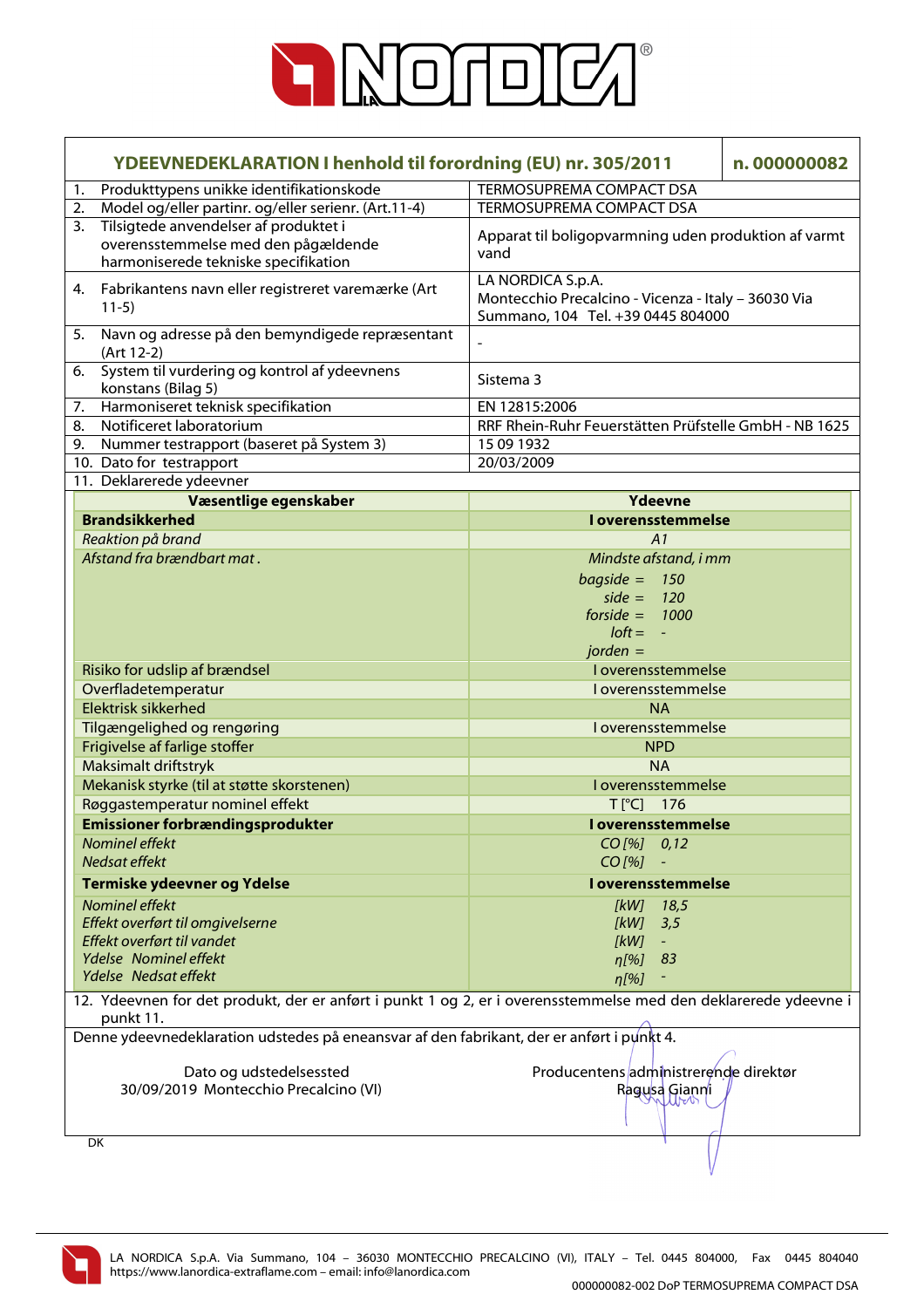

| PRESTANDADEKLARATION Enlighet med förordningen (EU) nr. 305/2011<br>n.000000082                                             |                                                                                                               |  |
|-----------------------------------------------------------------------------------------------------------------------------|---------------------------------------------------------------------------------------------------------------|--|
| Unik identifikationskod för produkttypen<br>1.                                                                              | <b>TERMOSUPREMA COMPACT DSA</b>                                                                               |  |
| 2. Modell och/eller partinummer och/eller serienr.<br>$(Art.11-4)$                                                          | <b>TERMOSUPREMA COMPACT DSA</b>                                                                               |  |
| Avsedd användning av produkten i enlighet med de<br>3.<br>tillämpliga harmoniserade tekniska specifikationerna              | Termoköks för uppvärmning av bostäder som drivs<br>med fast brànsle med produktion av varmvatten              |  |
| Namn eller märke som registrerats av tillverkaren (Art<br>4.<br>$11-5)$                                                     | LA NORDICA S.p.A.<br>Montecchio Precalcino - Vicenza - Italy - 36030 Via<br>Summano, 104 Tel. +39 0445 804000 |  |
| Ombudets namn och adress (Art 12-2)<br>5.                                                                                   |                                                                                                               |  |
| System för bedömning och kontroll av den<br>6.                                                                              | Sistema 3                                                                                                     |  |
| fortlöpande prestandan (Bilaga 5)                                                                                           |                                                                                                               |  |
| Harmoniserad teknisk specifikation<br>7.                                                                                    | EN 12815:2006                                                                                                 |  |
| Deklarerat laboratorium<br>8.                                                                                               | RRF Rhein-Ruhr Feuerstätten Prüfstelle GmbH - NB 1625                                                         |  |
| Nr. provrapport (baserat på System 3)<br>9.                                                                                 | 15 09 1932                                                                                                    |  |
| 10. Datum för provningsrapporten                                                                                            | 20/03/2009                                                                                                    |  |
| 11. Deklarerade prestationer                                                                                                |                                                                                                               |  |
| Grundläggande egenskaper                                                                                                    | <b>Prestanda</b>                                                                                              |  |
| <b>Brandskydd</b>                                                                                                           | Överensstämmer                                                                                                |  |
| <b>Reaktion mot eld</b>                                                                                                     | A1                                                                                                            |  |
| Avstånd från brännbart material                                                                                             | Minimiavstånd, i mm                                                                                           |  |
|                                                                                                                             | $bak = 150$                                                                                                   |  |
|                                                                                                                             | $sida = 120$                                                                                                  |  |
|                                                                                                                             | $frame = 1000$                                                                                                |  |
|                                                                                                                             | $tak = -$                                                                                                     |  |
|                                                                                                                             | $mark =$                                                                                                      |  |
| Risk för bränslespill                                                                                                       | Överensstämmer                                                                                                |  |
| Ytans temperatur                                                                                                            | Överensstämmer                                                                                                |  |
| Elsäkerhet                                                                                                                  | <b>NA</b>                                                                                                     |  |
| Tillgänglighet och rengöring                                                                                                | Överensstämmer                                                                                                |  |
| Utsläpp av farliga ämnen                                                                                                    | <b>NPD</b>                                                                                                    |  |
| Maximalt arbetstryck                                                                                                        | <b>NA</b>                                                                                                     |  |
| Mekanisk hållfasthet (för att stödja kaminen)                                                                               | Överensstämmer                                                                                                |  |
| Röktemperatur nominell effekt                                                                                               | T[°C] 176                                                                                                     |  |
| Utsläpp av förbränningsprodukter                                                                                            | Överensstämmer                                                                                                |  |
| Nominell effekt                                                                                                             | CO [%] 0,12                                                                                                   |  |
| <b>Reducerad effekt</b>                                                                                                     | $CO$ [%]                                                                                                      |  |
|                                                                                                                             |                                                                                                               |  |
| Termisk prestanda och Avkastning                                                                                            | Överensstämmer                                                                                                |  |
| Nominell effekt                                                                                                             | [kW]<br>18,5                                                                                                  |  |
| Effekt som ges till omgivningen                                                                                             | 3,5<br>[kW]                                                                                                   |  |
| Effekt som överförs till vattnet                                                                                            | [kW]<br>$\blacksquare$                                                                                        |  |
| Avkastning Nominell effekt                                                                                                  | 83<br>$\eta$ [%]                                                                                              |  |
| Avkastning Reducerad effekt                                                                                                 | $\eta$ [%]                                                                                                    |  |
| 12. Prestandan hos den produkt som avses i punkterna 1 och 2 överensstämmer med den prestanda som deklareras<br>i punkt 11. |                                                                                                               |  |
| Denna prestandadeklaration lämnas under det egna ansvaret hos tillverkaren som avses i punkt 4.                             |                                                                                                               |  |
| Datum och ort för utfärdande                                                                                                | Tillverkarens/Verkställande Direktör                                                                          |  |
| 30/09/2019 Montecchio Precalcino (VI)                                                                                       | Ragusa Gianni                                                                                                 |  |
|                                                                                                                             | William                                                                                                       |  |
|                                                                                                                             |                                                                                                               |  |
| <b>SE</b>                                                                                                                   |                                                                                                               |  |
|                                                                                                                             |                                                                                                               |  |

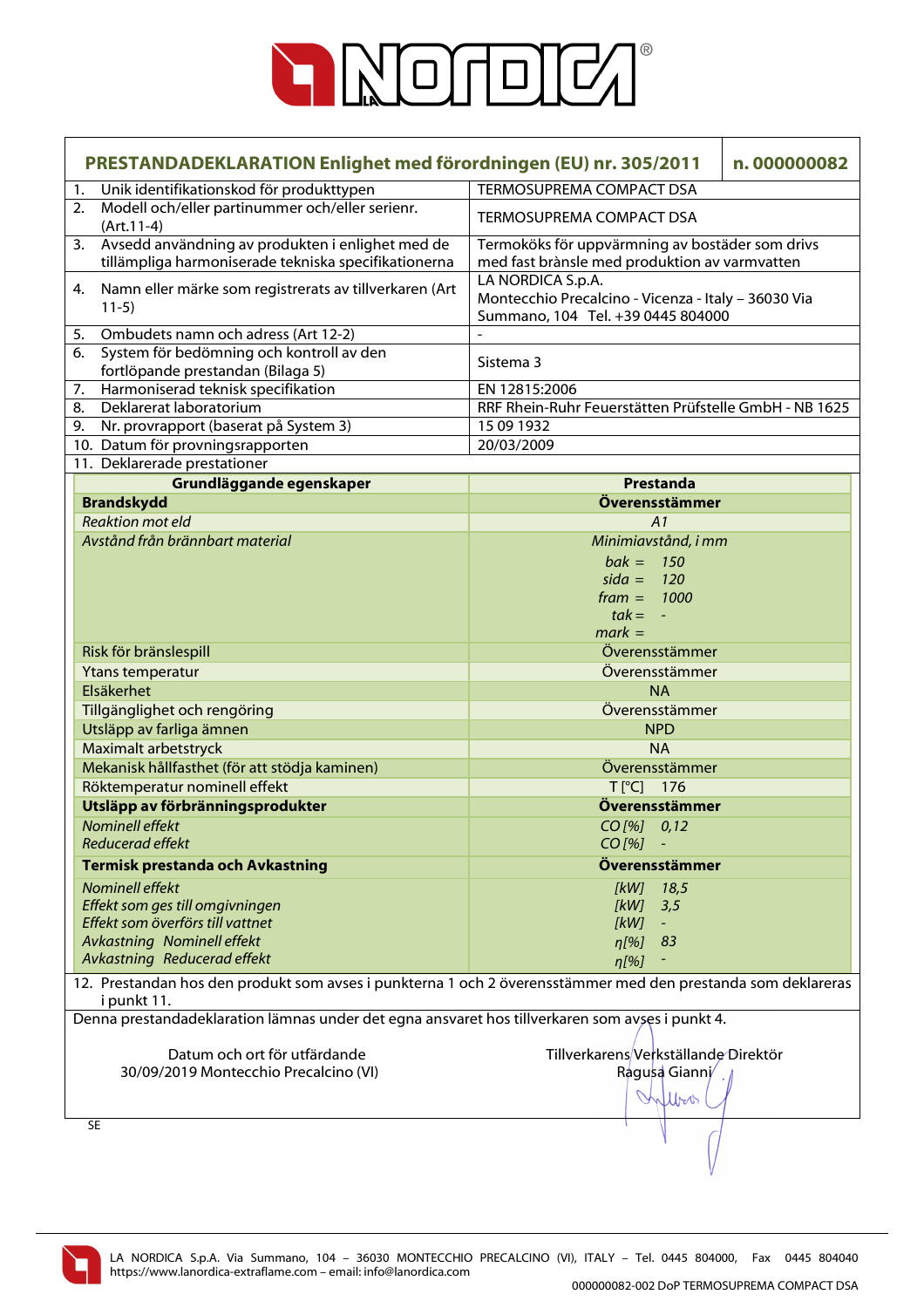

| <b>YTELSESERKLÆRING Etter forordning (EEC) nr. 305/2011</b>                                                       |                                                                                                               | n.000000082 |  |
|-------------------------------------------------------------------------------------------------------------------|---------------------------------------------------------------------------------------------------------------|-------------|--|
| Entydig identifikasjonskode for produkttypen<br>1.                                                                | TERMOSUPREMA COMPACT DSA                                                                                      |             |  |
| Modell og/eller partinr. og/eller serienr. (Art. 11-4)<br>2.                                                      | TERMOSUPREMA COMPACT DSA                                                                                      |             |  |
| Tilsiktede bruksområder for produktet, i samsvar med<br>3.<br>den relevante harmoniserte tekniske spesifikasjonen | Kjøkkenkomfyr for oppvarming av bolig, matet med<br>fast brensel med produksjon av varmtvann                  |             |  |
| Navn eller registrert varemerke til produsenten (Art.<br>4.<br>$11-5)$                                            | LA NORDICA S.p.A.<br>Montecchio Precalcino - Vicenza - Italy - 36030 Via<br>Summano, 104 Tel. +39 0445 804000 |             |  |
| Navn og adresse til representant (Art. 12-2)<br>5.                                                                |                                                                                                               |             |  |
| System for vurdering og kontroll av byggevarens<br>6.<br>konstante ytelse (Vedlegg 5)                             | Sistema 3                                                                                                     |             |  |
| Harmonisert teknisk spesifikasjon<br>7.                                                                           | EN 12815:2006                                                                                                 |             |  |
| Teknisk kontrollorgan<br>8.                                                                                       | RRF Rhein-Ruhr Feuerstätten Prüfstelle GmbH - NB 1625                                                         |             |  |
| 9. Testrapport (på grunnlag av System 3)                                                                          | 15 09 1932                                                                                                    |             |  |
| 10. Dato for testrapport                                                                                          | 20/03/2009                                                                                                    |             |  |
| 11. Erklærte ytelser                                                                                              |                                                                                                               |             |  |
| Vesentlige egenskaper                                                                                             | Ytelse                                                                                                        |             |  |
| <b>Brannsikring</b>                                                                                               | <b>Konform</b>                                                                                                |             |  |
| Flammemotstand                                                                                                    | A1                                                                                                            |             |  |
| Avstand fra brennbare materialer                                                                                  | Minimums avstand, i mm                                                                                        |             |  |
|                                                                                                                   | bakside = $150$                                                                                               |             |  |
|                                                                                                                   | side = $120$                                                                                                  |             |  |
|                                                                                                                   | framside = $1000$                                                                                             |             |  |
|                                                                                                                   | $himmel = -$                                                                                                  |             |  |
|                                                                                                                   | $s$ okkel =                                                                                                   |             |  |
| Fare for utslipp av brensel                                                                                       | Konform                                                                                                       |             |  |
| Overflatetemperatur                                                                                               | Konform                                                                                                       |             |  |
| <b>Elektrisk sikkerhet</b>                                                                                        | <b>NA</b>                                                                                                     |             |  |
| Tilgangsmulighet og rengjøring                                                                                    | Konform                                                                                                       |             |  |
| Skiller ut farlige substanser                                                                                     | <b>NPD</b>                                                                                                    |             |  |
| Maksimalt driftstrykk                                                                                             | <b>NA</b>                                                                                                     |             |  |
| Mekanisk motstand (for å støtte skorsteinen)                                                                      | Conforme                                                                                                      |             |  |
| Røykgasstemperatur nominell kraft                                                                                 | T[°C] 176                                                                                                     |             |  |
| Forbrenningsutslipp                                                                                               | <b>Konform</b>                                                                                                |             |  |
| <b>Nominell kraft</b>                                                                                             | $CO$ [%] $0,12$                                                                                               |             |  |
| <b>Redusert kraft</b>                                                                                             | CO [%]                                                                                                        |             |  |
| <b>Termiske ytelser og Ytelse</b>                                                                                 | Konform                                                                                                       |             |  |
| <b>Nominell kraft</b>                                                                                             | <b>IkW1</b><br>18,5                                                                                           |             |  |
| Varmeavgivelse til rom                                                                                            | [kW]<br>3,5                                                                                                   |             |  |
| Varmeavgivelse til vann                                                                                           | [kW]<br>$\equiv$                                                                                              |             |  |
| <b>Ytelse Nominell kraft</b>                                                                                      | 83<br>$\eta$ [%]                                                                                              |             |  |
| <b>Ytelse Redusert kraft</b>                                                                                      | $\eta$ [%]                                                                                                    |             |  |
| 12. Produktets ytelse som angitt i nr. 1 og 2, er i samsvar med ytelsen angitt i nr. 11.                          |                                                                                                               |             |  |
| Denne ytelseserklæringen er utstedt på eget ansvar av produsenten, som angitt i nr./4.                            |                                                                                                               |             |  |
|                                                                                                                   |                                                                                                               |             |  |
| Administrerende direktør produsent<br>Dato og sted for utstedelse                                                 |                                                                                                               |             |  |
| 30/09/2019 Montecchio Precalcino (VI)                                                                             | Ragusa Gianni                                                                                                 |             |  |
|                                                                                                                   |                                                                                                               |             |  |
| <b>NO</b>                                                                                                         |                                                                                                               |             |  |

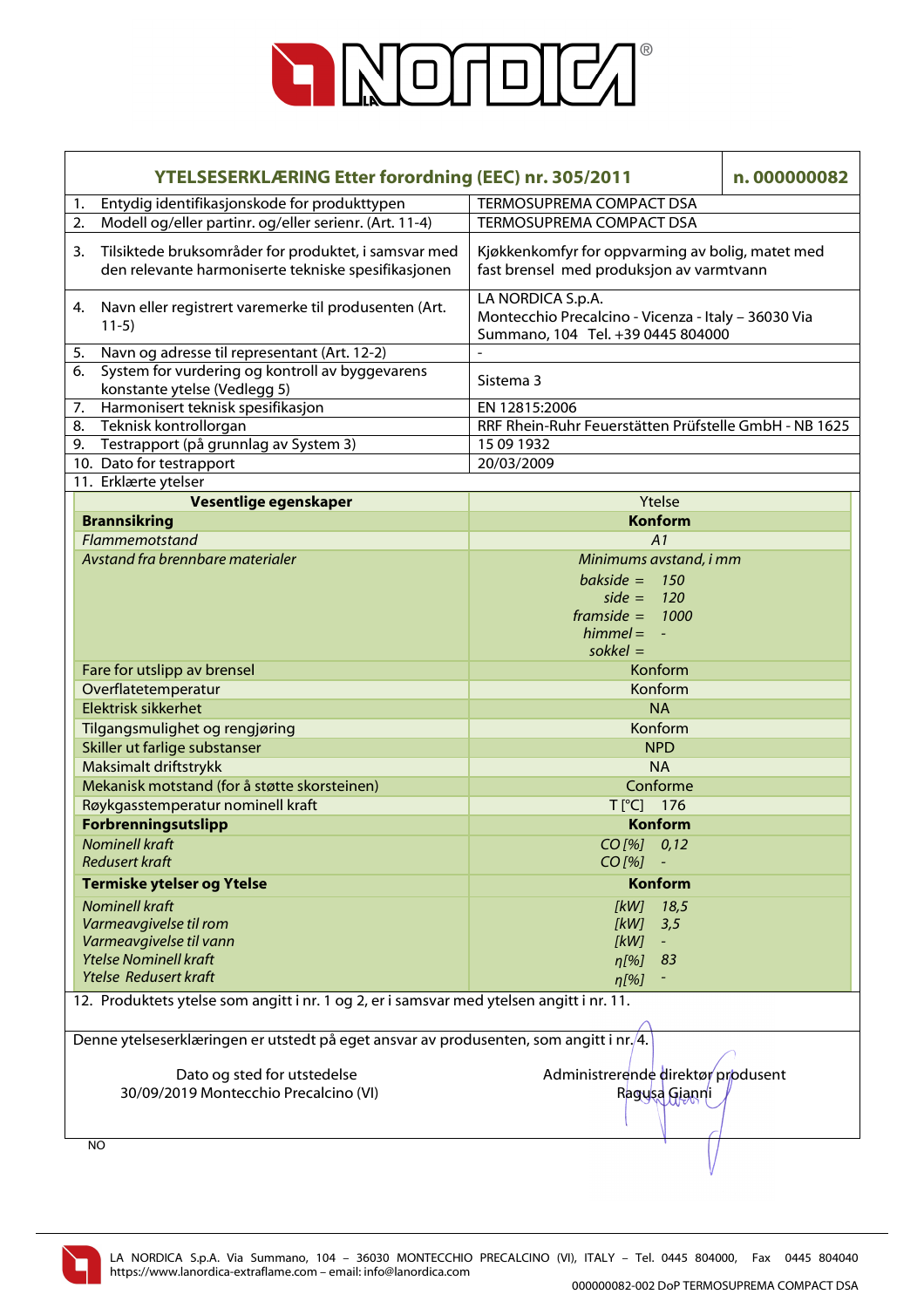

| SUORITUSTASOILMOITUS Asetuksen (EU) nro 305/2011 mukaisesti                                                               | n.000000082                                                                                                   |  |  |
|---------------------------------------------------------------------------------------------------------------------------|---------------------------------------------------------------------------------------------------------------|--|--|
| Tuotetyypin yksilöllinen tunniste<br>1.                                                                                   | TERMOSUPREMA COMPACT DSA                                                                                      |  |  |
| Malli ja/tai eränro ja/tai sarjanro (Art.11-4)<br>2.                                                                      | TERMOSUPREMA COMPACT DSA                                                                                      |  |  |
| Sovellettavan yhdenmukaistetun teknisen eritelmän<br>3.<br>mukainen tuotteen aiottu käyttötarkoitus tai -<br>tarkoitukset | Kiinteän polttoaineen terminen keittiö lämmitykseen,<br>kuuman veden tuotannolla tai ei                       |  |  |
| Valmistajan nimi, rekisteröity kauppanimi tai<br>4.<br>tavaramerkki (Art 11-5)                                            | LA NORDICA S.p.A.<br>Montecchio Precalcino - Vicenza - Italy - 36030 Via<br>Summano, 104 Tel. +39 0445 804000 |  |  |
| Valtuutetun edustajan nimi ja osoite (Art 12-2)<br>5.                                                                     |                                                                                                               |  |  |
| Tuotteen suoritustason pysyvyyden arviointi- ja<br>6.<br>varmennusjärjestelmä (Liite 5)                                   | Sistema 3                                                                                                     |  |  |
| Yhdenmukaistettu tekninen eritelmä<br>7.                                                                                  | EN 12815:2006                                                                                                 |  |  |
| Ilmoitettu laitos<br>8.                                                                                                   | RRF Rhein-Ruhr Feuerstätten Prüfstelle GmbH - NB 1625                                                         |  |  |
| Arvioinnin numero (System 3 perusteella)<br>9.                                                                            | 15 09 1932                                                                                                    |  |  |
| 10. Myöntämispäivä testiraportin                                                                                          | 20/03/2009                                                                                                    |  |  |
| 11. Ilmoitetut suoritustasot                                                                                              |                                                                                                               |  |  |
| Perusominaisuudet                                                                                                         | Suoritustaso                                                                                                  |  |  |
| <b>Paloturvallisuus</b>                                                                                                   | Laadun mukainen                                                                                               |  |  |
| Palotekninen käyttäytyminen                                                                                               | A1                                                                                                            |  |  |
| Etäisyys pal. mater.                                                                                                      | Minimietäisyys mm                                                                                             |  |  |
|                                                                                                                           | $takaosa = 150$                                                                                               |  |  |
|                                                                                                                           | $sivu = 120$                                                                                                  |  |  |
|                                                                                                                           | etuosa = $1000$                                                                                               |  |  |
|                                                                                                                           | $k$ atto = $-$                                                                                                |  |  |
|                                                                                                                           | $lattice =$                                                                                                   |  |  |
|                                                                                                                           | Laadun mukainen                                                                                               |  |  |
| Riski polttoaineen valumiselle                                                                                            |                                                                                                               |  |  |
| Pinnan lämpötila                                                                                                          | Laadun mukainen                                                                                               |  |  |
| Sähköturvallisuus                                                                                                         | <b>NA</b>                                                                                                     |  |  |
| Pääsy ja puhdistus                                                                                                        | Laadun mukainen                                                                                               |  |  |
| Vaarallisten aineiden päästö                                                                                              | <b>NPD</b>                                                                                                    |  |  |
| Toiminnan maksimipaine                                                                                                    | <b>NA</b>                                                                                                     |  |  |
| Mekaaninen kestävyys (kestää uunin painon)                                                                                | Laadun mukainen                                                                                               |  |  |
| Savujen lämpötila nimellisteho                                                                                            | T[°C] 176                                                                                                     |  |  |
| Palamistuotteiden päästöt                                                                                                 | Laadun mukainen                                                                                               |  |  |
| Nimellisteho                                                                                                              | $CO$ [%] $0,12$                                                                                               |  |  |
| Rajoitettu teho                                                                                                           | CO [%]                                                                                                        |  |  |
| Lämpöteho Ja Tuotto                                                                                                       | Laadun mukainen                                                                                               |  |  |
| Nimellisteho                                                                                                              | [kW]<br>18,5                                                                                                  |  |  |
| Ympäristöön kohdistuva teho                                                                                               | [kW]<br>3,5                                                                                                   |  |  |
| Veteen siirtyvä teho                                                                                                      | [kW]<br>$\equiv$                                                                                              |  |  |
| <b>Tuotto Nimellisteho</b>                                                                                                | $n[\%]$<br>83                                                                                                 |  |  |
| Tuotto Rajoitettu teho                                                                                                    | $\eta$ [%]                                                                                                    |  |  |
|                                                                                                                           |                                                                                                               |  |  |
| 12. Edellä 1 ja 2 kohdassa yksilöidyn tuotteen suoritustasot ovat 11 kohdassa ilmoitettujen suoritustasojen mukaiset.     |                                                                                                               |  |  |
| Tämä suoritustasoilmoitus on annettu 4 kohdassa ilmoitetun valmistajan yksinomaisella vastuulla.                          |                                                                                                               |  |  |
| Myöntämispvm ja -paikka<br>30/09/2019 Montecchio Precalcino (VI)                                                          | Valmistuksesta vastaava pääjohtaja<br>Ragusa Gianni                                                           |  |  |
| FI.                                                                                                                       |                                                                                                               |  |  |
|                                                                                                                           |                                                                                                               |  |  |

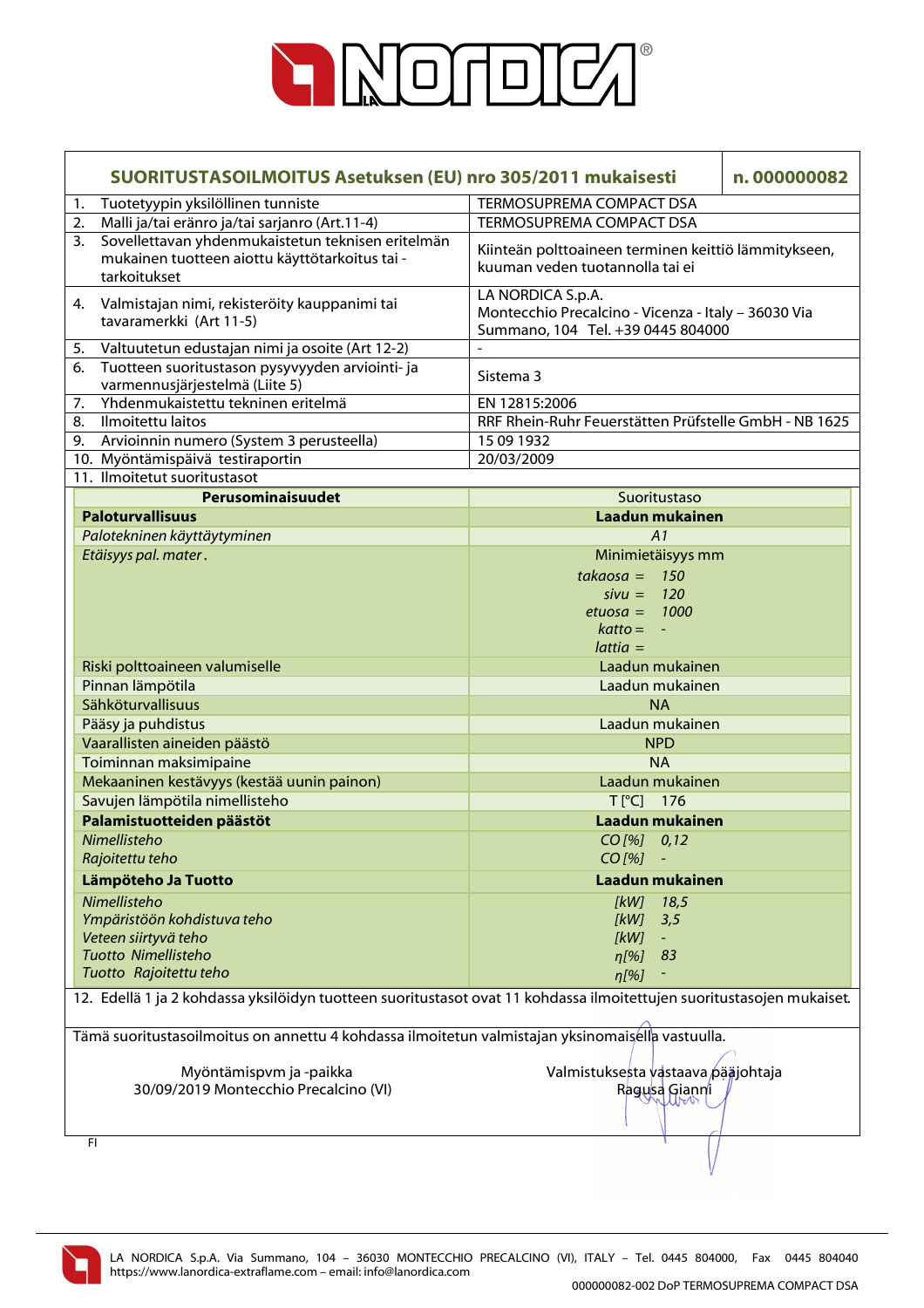

| PROHLÁŠENÍ O VLASTNOSTECH Podle nařízení (EU) č. 305/2011                                               |                                                                                                | n.000000082 |
|---------------------------------------------------------------------------------------------------------|------------------------------------------------------------------------------------------------|-------------|
| Jedinečný identifikační kód výrobku - typu v<br>1.                                                      | <b>TERMOSUPREMA COMPACT DSA</b>                                                                |             |
| Model a/nebo č. šarže a/nebo č. série (Čl.11-4)<br>2.                                                   | <b>TERMOSUPREMA COMPACT DSA</b>                                                                |             |
| Zamýšlené použití výrobku v souladu s příslušnými<br>3.<br>harmonizovanými technickými normami          | Kuchyňská linka s kotlem pro domácí vytápění na tuhé<br>palivo, s produkce teplé užitkové vody |             |
| Jméno nebo obchodní značka výrobce (Čl. 11-5)<br>4.                                                     | LA NORDICA S.p.A.                                                                              |             |
|                                                                                                         | Montecchio Precalcino - Vicenza - Italy - 36030 Via<br>Summano, 104 Tel. +39 0445 804000       |             |
| Jméno a adresa zástupce (Čl. 12-2)<br>5.                                                                |                                                                                                |             |
| Systém posuzování a ověřování stálosti vlastností<br>6.<br>(Příloha 5)                                  | Sistema 3                                                                                      |             |
| Harmonizovaná technická norma<br>7.                                                                     | EN 12815:2006                                                                                  |             |
| Registrovaná laboratoř<br>8.                                                                            | RRF Rhein-Ruhr Feuerstätten Prüfstelle GmbH - NB 1625                                          |             |
| Číslo zkušebního protokolu (podle System 3)<br>9.                                                       | 15 09 1932                                                                                     |             |
| 10. Datum protokolu o zkoušce                                                                           | 20/03/2009                                                                                     |             |
| 11. Prohlášené vlastnosti                                                                               |                                                                                                |             |
| Základní charakteristiky                                                                                | <b>Vlastnost</b>                                                                               |             |
| Požární bezpečnost                                                                                      | V souladu                                                                                      |             |
| Reakce na oheň                                                                                          | A1                                                                                             |             |
| Vzdálenost od hořl. materiálů                                                                           | Minimální vzdálenost, v mm                                                                     |             |
|                                                                                                         | $vzadu = 150$                                                                                  |             |
|                                                                                                         | $na boku = 120$                                                                                |             |
|                                                                                                         | $z$ epředu = 1000                                                                              |             |
|                                                                                                         | $\mathsf{strop} = -$                                                                           |             |
|                                                                                                         | $podlaha =$                                                                                    |             |
| Riziko rozlití paliva                                                                                   | V souladu                                                                                      |             |
| Teplota povrchu                                                                                         | V souladu                                                                                      |             |
| Elektrická bezpečnost                                                                                   | <b>NA</b>                                                                                      |             |
| Dostupnost a čištění                                                                                    | V souladu                                                                                      |             |
| Uvolňování nebezpečných látek                                                                           | <b>NPD</b>                                                                                     |             |
| Maximální provozní tlak                                                                                 | <b>NA</b>                                                                                      |             |
| Mechanická pevnost (na podporu komínu)                                                                  | V souladu                                                                                      |             |
| Teplota spalin jmenovitý výkon                                                                          | T[°C] 176                                                                                      |             |
| <b>Emise spalin</b>                                                                                     | V souladu                                                                                      |             |
| Jmenovitý výkon                                                                                         | $CO$ [%] $0,12$                                                                                |             |
| Snížený výkon                                                                                           | $CO [%] -$                                                                                     |             |
| Tepelné vlastnosti a Výtěžnost                                                                          | V souladu                                                                                      |             |
| Jmenovitý výkon                                                                                         | 18,5<br>[kW]                                                                                   |             |
| Výkon přenášený do prostředí                                                                            | [kW]<br>3,5                                                                                    |             |
| Výkon přenášený do vody                                                                                 | [kW]                                                                                           |             |
| Výtěžnost Jmenovitý výkon                                                                               | 83<br>$\eta$ [%]                                                                               |             |
| Výtěžnost Snížený výkon                                                                                 | $\eta$ [%]                                                                                     |             |
| 12. Výkon výrobku uvedeného v bodech 1 a 2 je v souladu s vlastnostmi uvedenými v prohlášení v bodě 11. |                                                                                                |             |
| Toto prohlášení o vlastnostech se vydává na výhradní odpovědnost výrobce uvedeného v bodě 4.            |                                                                                                |             |
|                                                                                                         |                                                                                                |             |
| Místo a datum vydání                                                                                    | Zmocnený jednatel výrobce                                                                      |             |
| 30/09/2019 Montecchio Precalcino (VI)                                                                   | Ragusa Gianni/                                                                                 |             |
|                                                                                                         |                                                                                                |             |
|                                                                                                         | Wor                                                                                            |             |
| CZ                                                                                                      |                                                                                                |             |

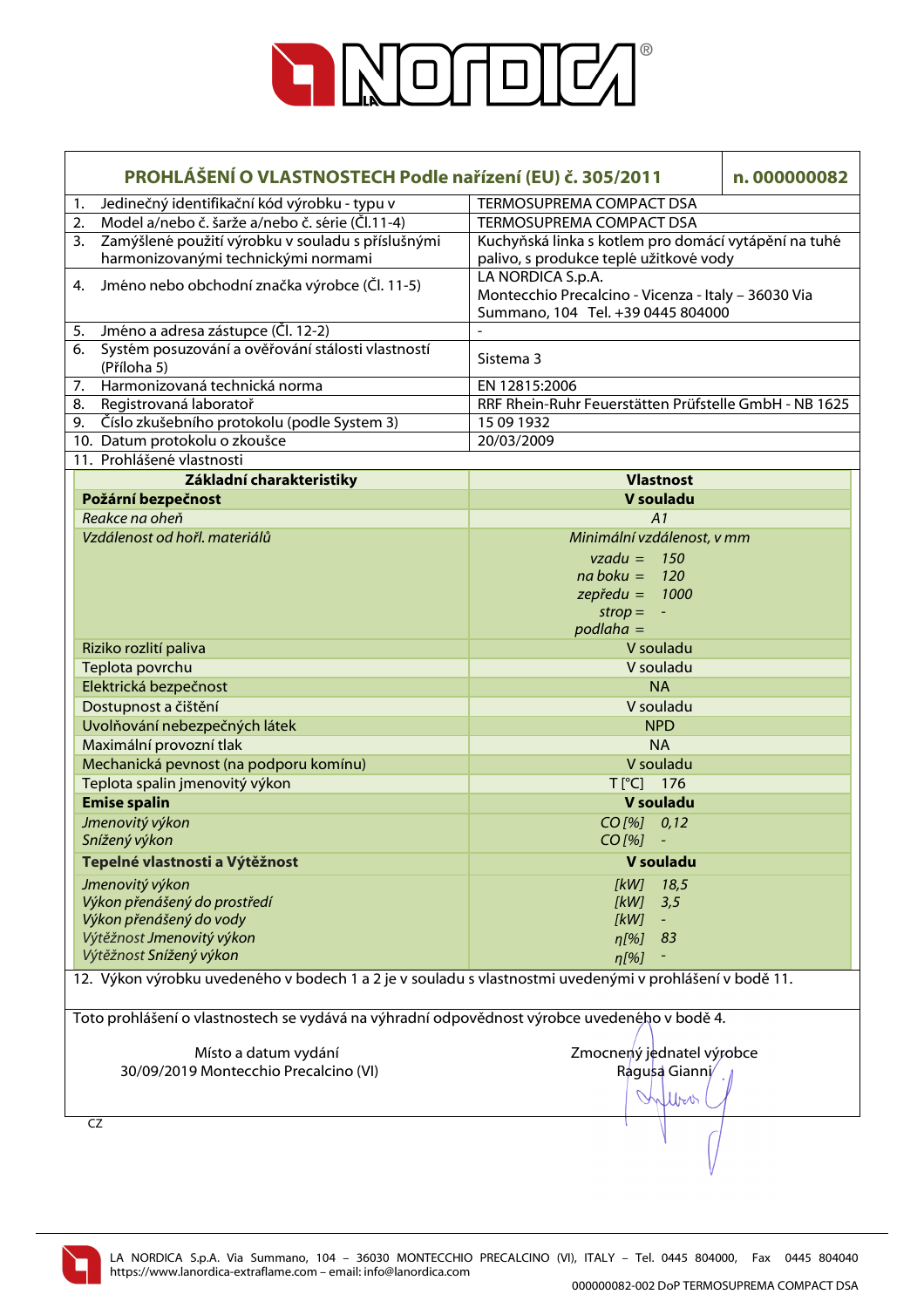

| IZJAVA O ZMOGLJIVOSTIH Glede na določila (UE) št. 305/2011                                        |                                                       | n.000000082 |
|---------------------------------------------------------------------------------------------------|-------------------------------------------------------|-------------|
| Specifična kodna oznaka izdelka-tipa<br>1.                                                        | TERMOSUPREMA COMPACT DSA                              |             |
| 2. Model in/ali št. partije in/ali št. serije (Čl. 11-4)                                          | TERMOSUPREMA COMPACT DSA                              |             |
| Predvidena uporaba izdelka glede na ustrezno<br>3.                                                | Termo štedilnik za hišno ogrevanje na trdo gorivo, z  |             |
| skladno tehnično normo                                                                            | proizvajanja tople vode                               |             |
| Ime in znamka, ki ju je proizvajalec registriral (Čl. 11-5)<br>4.                                 | LA NORDICA S.p.A.                                     |             |
|                                                                                                   | Montecchio Precalcino - Vicenza - Italy - 36030 Via   |             |
|                                                                                                   | Summano, 104 Tel. +39 0445 804000                     |             |
| Ime in naslov zastopnika (Čl. 12-2)<br>5.                                                         |                                                       |             |
| Sistem ocenjevanja in preverjanja konstantnosti<br>6.                                             | Sistema 3                                             |             |
| lastnosti (Priloga 5)                                                                             |                                                       |             |
| Skladna tehnična specifika<br>7.                                                                  | EN 12815:2006                                         |             |
| Priglašeni laboratorij<br>8.                                                                      | RRF Rhein-Ruhr Feuerstätten Prüfstelle GmbH - NB 1625 |             |
| 9. Število poročila o preizkusu (glede na Sistem 3)                                               | 15 09 1932<br>20/03/2009                              |             |
| 10. Datum poročila o preskusu                                                                     |                                                       |             |
| 11. Navedene zmogljivosti<br><b>Bistvene značilnosti</b>                                          |                                                       |             |
|                                                                                                   | Zmogljivost                                           |             |
| Protipožarna zaščita                                                                              | <b>Ustreza</b>                                        |             |
| Požarna odpornost<br>Razdalja od gorlj. mat.                                                      | A1                                                    |             |
|                                                                                                   | Minimalna razdalja, v mm                              |             |
|                                                                                                   | zadaj = $150$                                         |             |
|                                                                                                   | stransko = $120$                                      |             |
|                                                                                                   | spredaj = $1000$                                      |             |
|                                                                                                   | $strop = -$<br>$t/a =$                                |             |
|                                                                                                   | <b>Ustreza</b>                                        |             |
| Tveganje za razlitje goriva<br>Temperatura na površini                                            | <b>Ustreza</b>                                        |             |
| Električna varnost                                                                                | <b>NA</b>                                             |             |
|                                                                                                   | <b>Ustreza</b>                                        |             |
| Dostopnost in čiščenje                                                                            | <b>NPD</b>                                            |             |
| Sproščanje nevarnih snovi                                                                         |                                                       |             |
| Maksimalni delovni pritisk                                                                        | <b>NA</b>                                             |             |
| Mehanska upornost (za podporo kamina)                                                             | <b>Ustreza</b>                                        |             |
| Temperatura dimnih plinov nominalna moč                                                           | T[°C] 176                                             |             |
| Izpusti produktov zgorevanja                                                                      | <b>Ustreza</b>                                        |             |
| Nominalna moč                                                                                     | CO [%] 0,12                                           |             |
| Zmanjšana moč                                                                                     | $CO$ [%]<br>$\sim$ $-$                                |             |
| Termične lastnosti in Izkoristek                                                                  | <b>Ustreza</b>                                        |             |
| Nominalna moč                                                                                     | 18,5<br><i><b>IkWI</b></i>                            |             |
| Uporabna moč za okolje                                                                            | [kW]<br>3,5                                           |             |
| Moč vode                                                                                          | [kW]                                                  |             |
| Izkoristek Nominalna moč                                                                          | 83<br>n[%]                                            |             |
| Izkoristek Zmanjšana moč                                                                          | $\eta$ [%]                                            |             |
| 12. Zmogljivost izdelka, navedena v toškah 1 in 2 je skladna z navedeno zmogljivostjo v točki 11. |                                                       |             |
| Za izdajo te deklaracije je odgovoren izrecno proizvajalec, naveden v točki 4.                    |                                                       |             |
|                                                                                                   |                                                       |             |
| Datun in mesto izdaje                                                                             | Izvršni direktor proizvajalca                         |             |
| 30/09/2019 Montecchio Precalcino (VI)                                                             | Ragusa Gianni/                                        |             |
|                                                                                                   | tboo                                                  |             |
|                                                                                                   |                                                       |             |
| <b>SL</b>                                                                                         |                                                       |             |

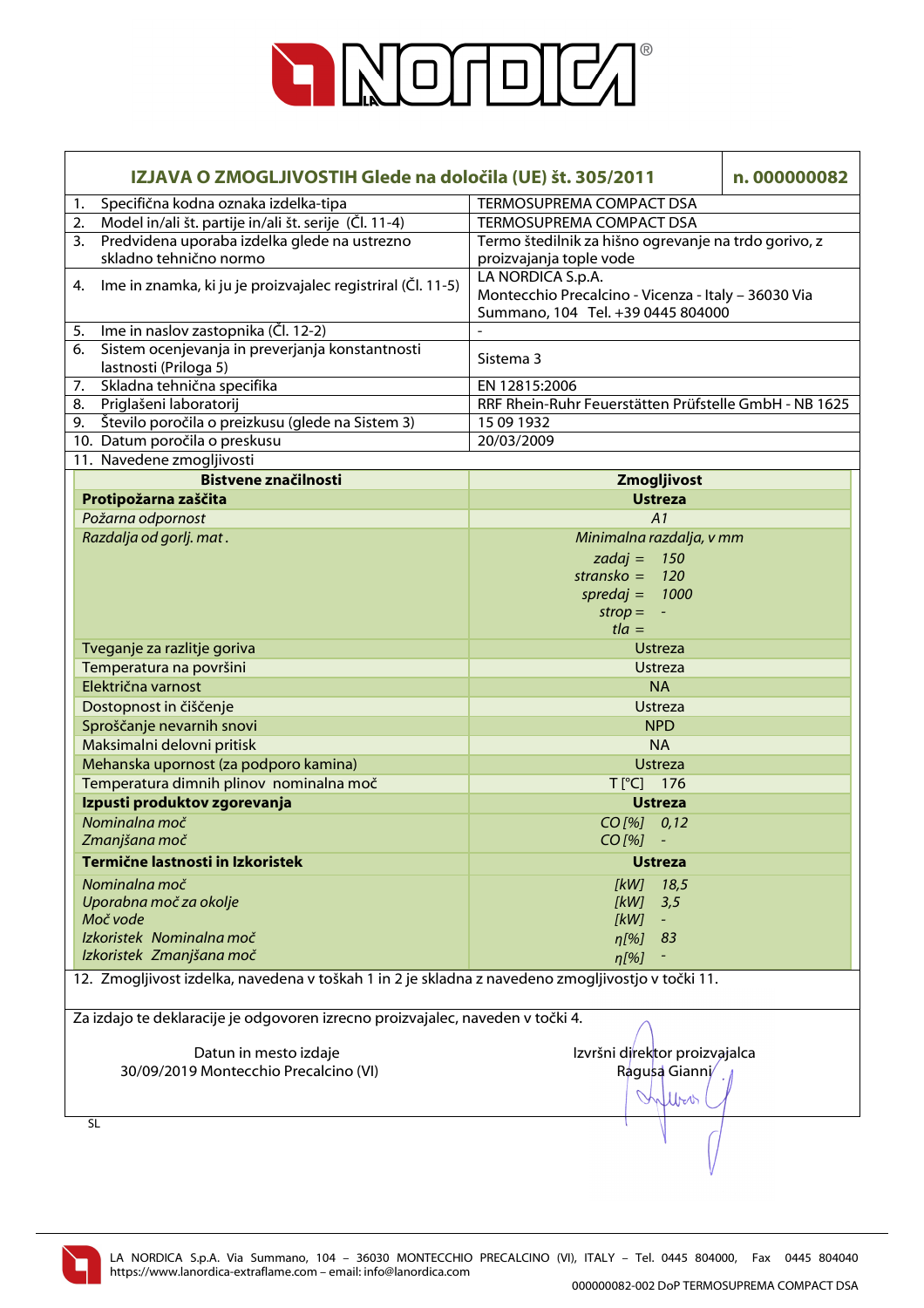

| IZJAVA O UČINKOVITOSTI Prema uredbi (UE) br. 305/2011                                                               |                                                                              | n.000000082                                                                                                   |  |  |
|---------------------------------------------------------------------------------------------------------------------|------------------------------------------------------------------------------|---------------------------------------------------------------------------------------------------------------|--|--|
| 1.                                                                                                                  | Jedinstveni identifikator proizvoda-tipa                                     | TERMOSUPREMA COMPACT DSA                                                                                      |  |  |
| 2.                                                                                                                  | Model i/ili br. grupe proizvoda i/ili br. serije (Art.11-4)                  | TERMOSUPREMA COMPACT DSA                                                                                      |  |  |
| 3.                                                                                                                  | Namjenska uporaba proizvoda u skladu sa važećim<br>tehničkim specifikacijama | Termo kuhinja za kućansko grijanje, napajan krutim<br>gorivom, s proizvođenja tople vode                      |  |  |
| 4.                                                                                                                  | Ime ili zaštitni znak proizvođača (Art 11-5)                                 | LA NORDICA S.p.A.<br>Montecchio Precalcino - Vicenza - Italy - 36030 Via<br>Summano, 104 Tel. +39 0445 804000 |  |  |
| 5.                                                                                                                  | Ime i adresa zastupnika (Art 12-2)                                           |                                                                                                               |  |  |
| 6.                                                                                                                  | Sustav ocjenjivanja i provjere stalnosti performanse<br>(Prilog 5)           | Sistema 3                                                                                                     |  |  |
| 7.                                                                                                                  | Tehnička specifikacija                                                       | EN 12815:2006                                                                                                 |  |  |
| 8.                                                                                                                  | Obaviješteni laboratorij                                                     | RRF Rhein-Ruhr Feuerstätten Prüfstelle GmbH - NB 1625                                                         |  |  |
| 9.                                                                                                                  | Broj probnog izvješća (na osnovu Systema 3)                                  | 15 09 1932                                                                                                    |  |  |
|                                                                                                                     | 10. Datum izvještaju o ispitivanju                                           | 20/03/2009                                                                                                    |  |  |
|                                                                                                                     | 11. Izjavljene performanse                                                   |                                                                                                               |  |  |
|                                                                                                                     | Osnovne značajke                                                             | <b>Performanse</b>                                                                                            |  |  |
|                                                                                                                     | Zaštita od požara                                                            | <b>U</b> skladu                                                                                               |  |  |
|                                                                                                                     | Reakcija na vatru                                                            | A1                                                                                                            |  |  |
|                                                                                                                     | Udaljenost od goriva                                                         | Minimalna udaljenost, izražena u mm                                                                           |  |  |
|                                                                                                                     |                                                                              | $pozadi = 150$                                                                                                |  |  |
|                                                                                                                     |                                                                              | $bočno =$<br><b>120</b>                                                                                       |  |  |
|                                                                                                                     |                                                                              | $sprijeda =$<br>1000                                                                                          |  |  |
|                                                                                                                     |                                                                              | $strop =$<br>$\blacksquare$                                                                                   |  |  |
|                                                                                                                     |                                                                              | $t \cdot l$                                                                                                   |  |  |
|                                                                                                                     | Otpornost na vatru                                                           | U skladu                                                                                                      |  |  |
|                                                                                                                     | Površinska temperatura                                                       | U skladu                                                                                                      |  |  |
|                                                                                                                     | Električna sigurnost                                                         | <b>NA</b>                                                                                                     |  |  |
|                                                                                                                     | Pristupačnost i čišćenje                                                     | U skladu                                                                                                      |  |  |
|                                                                                                                     | Otpuštanje opasnih tvari                                                     | <b>NPD</b>                                                                                                    |  |  |
|                                                                                                                     | Maksimalni radni tlak                                                        | <b>NA</b>                                                                                                     |  |  |
|                                                                                                                     | Mehanička čvrstoća (da bi poduprijela kamin)                                 | U skladu                                                                                                      |  |  |
|                                                                                                                     | Temperatura dima nazivna snaga                                               | T[°C] 176                                                                                                     |  |  |
|                                                                                                                     | Ispuštanje produkata izgaranja                                               | U skladu                                                                                                      |  |  |
|                                                                                                                     | Na nazivnoj snazi<br>Na smanjenoj snazi                                      | $CO$ [%]<br>0,12<br>CO [%]                                                                                    |  |  |
|                                                                                                                     | Toplinska svojstva i Performanse                                             | <b>U</b> skladu                                                                                               |  |  |
|                                                                                                                     | Nazivna snaga                                                                | 18,5<br>[kW]                                                                                                  |  |  |
|                                                                                                                     | Izlazna snaga okruženja                                                      | 3,5<br>[kW]                                                                                                   |  |  |
|                                                                                                                     | Snaga prenesena na vodu                                                      | [kW]<br>$\equiv$                                                                                              |  |  |
|                                                                                                                     | Performanse Nazivna snaga                                                    | η[%]<br>83                                                                                                    |  |  |
|                                                                                                                     | Performanse Smanjena snaga                                                   | $\eta$ [%]                                                                                                    |  |  |
| 12. Performansa proizvoda iz točke 1. i 2. je u skladu s deklariranom performansom iz točke 11.                     |                                                                              |                                                                                                               |  |  |
| Ova izjava o performansama se izdaje u isključivoj odgovornosti proizvođača ako pod točkom 4                        |                                                                              |                                                                                                               |  |  |
| Mjesto i datum izdavanja<br>Predsjednik Uprave proizvođač<br>30/09/2019 Montecchio Precalcino (VI)<br>Ragusa Gianni |                                                                              |                                                                                                               |  |  |
|                                                                                                                     | CR                                                                           |                                                                                                               |  |  |

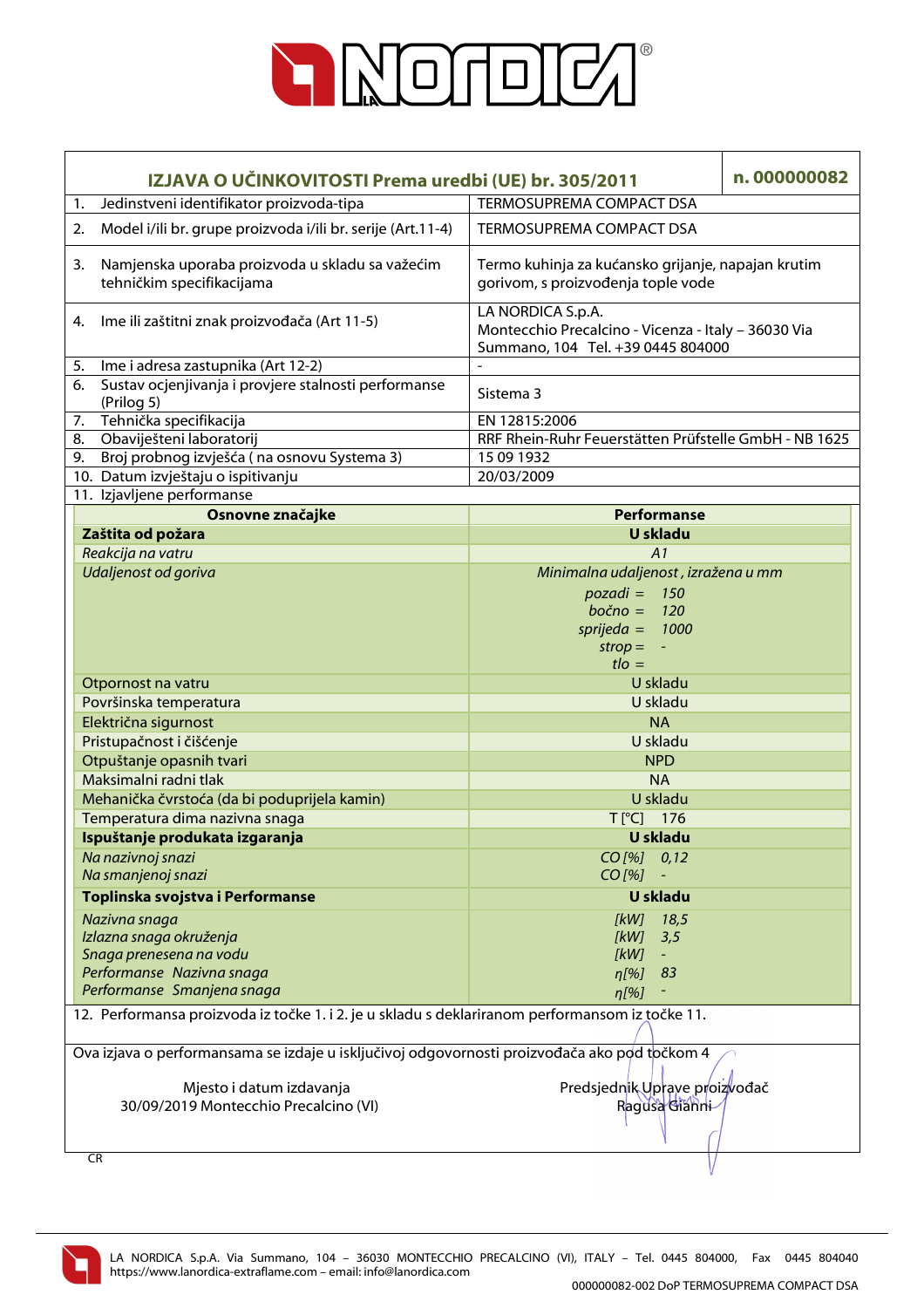

| ΔΗΛΩΣΗ ΑΠΟΔΟΣΗΣ Με βάση τον κανονισμό (ΕΕ) αρ. 305/2011                                                           | n.000000082                                                                                                                                                                       |  |  |  |
|-------------------------------------------------------------------------------------------------------------------|-----------------------------------------------------------------------------------------------------------------------------------------------------------------------------------|--|--|--|
| Μοναδικός κωδικός αναγνώρισης του προϊόντος-τύπου<br>1.                                                           | TERMOSUPREMA COMPACT DSA                                                                                                                                                          |  |  |  |
| Μοντέλο ή/και αρ. παρτίδας ή/και αύξων αρ. (Άρθρο 11-<br>2.<br>4)                                                 | TERMOSUPREMA COMPACT DSA                                                                                                                                                          |  |  |  |
| Προβλεπόμενες χρήσεις του προϊόντος σύμφωνα με τις<br>3.<br>εναρμονισμένες τεχνικές προδιαγραφές                  | Σστία μαγειρέματος οικιακής θέρμανσης τροφοδοτούμενη με<br>στέρεο καύσιμο, με την παραγωγή ζεστού νερού                                                                           |  |  |  |
| Καταχωρημένη επωνυμία ή εμπορικό σήμα του<br>4.<br>κατασκευαστή (Άρθρο 11)                                        | LA NORDICA S.p.A.<br>Montecchio Precalcino - Vicenza - Italy - 36030 Via<br>Summano, 104 Tel. +39 0445 804000                                                                     |  |  |  |
| Όνομα και διεύθυνση του εντολοδόχου (Άρθρο 12-2)<br>5.                                                            |                                                                                                                                                                                   |  |  |  |
| Σύστημα εκτίμησης και επαλήθευσης της σταθερότητας<br>6.<br>της επίδοσης (Συνημμένο 5)                            | Sistema 3                                                                                                                                                                         |  |  |  |
| Εναρμονισμένη τεχνική προδιαγραφή<br>7.                                                                           | EN 12815:2006                                                                                                                                                                     |  |  |  |
| Κοινοποιημένο εργαστήριο<br>8.                                                                                    | RRF Rhein-Ruhr Feuerstätten Prüfstelle GmbH - NB 1625                                                                                                                             |  |  |  |
| Αριθμός αναφοράς της δοκιμής (με βάση το System 3)<br>9.                                                          | 15 09 1932                                                                                                                                                                        |  |  |  |
| 10. Ημερομηνία της έκθεσης δοκιμής                                                                                | 20/03/2009                                                                                                                                                                        |  |  |  |
| 11. Δηλωμένες επιδόσεις                                                                                           |                                                                                                                                                                                   |  |  |  |
| Βασικά χαρακτηριστικά                                                                                             | Επιδόσεις                                                                                                                                                                         |  |  |  |
| Αντιπυρική ασφάλεια                                                                                               | Σύμφωνη                                                                                                                                                                           |  |  |  |
| Αντίδραση στη φωτιά                                                                                               | A1                                                                                                                                                                                |  |  |  |
| Απόσταση από το καύσιμο υλικό                                                                                     | Ελάχιστη απόσταση, σε mm<br>$πiσω μέρος =$<br>150<br>120<br>$πλευρά =$<br>1000<br>μπροστινό μέρος =<br>$t\alpha\beta\dot{\alpha}v\iota=$<br>$\epsilon \delta \alpha \varphi$ ος = |  |  |  |
| Αντοχή στη φωτιά                                                                                                  | Σύμφωνη                                                                                                                                                                           |  |  |  |
| Επιφανειακή θερμοκρασία                                                                                           | Σύμφωνη                                                                                                                                                                           |  |  |  |
| Ηλεκτρική ασφάλεια                                                                                                | <b>NA</b>                                                                                                                                                                         |  |  |  |
| Πρόσβαση και καθαρισμός                                                                                           | Σύμφωνη                                                                                                                                                                           |  |  |  |
| Απελευθέρωση επικίνδυνων ουσιών                                                                                   | <b>NPD</b>                                                                                                                                                                        |  |  |  |
| Μέγιστη πίεση λειτουργίας                                                                                         | <b>NA</b>                                                                                                                                                                         |  |  |  |
| Μηχανική αντοχή (για να υποβαστάζει το τζάκι)                                                                     | Σύμφωνη                                                                                                                                                                           |  |  |  |
| Θερμοκρασία καπνών ονομαστική Ισχύς                                                                               | T[°C] 176                                                                                                                                                                         |  |  |  |
| Εκπομπές προϊόντων καύσης                                                                                         | Σύμφωνη                                                                                                                                                                           |  |  |  |
| σε ονομαστική ισχύ                                                                                                | $CO$ [%] $0,12$                                                                                                                                                                   |  |  |  |
| σε μειωμένη ισχύ                                                                                                  | CO [%]                                                                                                                                                                            |  |  |  |
| Θερμικές επιδόσεις και Απόδοση                                                                                    | Σύμφωνη                                                                                                                                                                           |  |  |  |
| Ονομαστική Ισχύς                                                                                                  | [kW]<br>18,5                                                                                                                                                                      |  |  |  |
| Ισχύς παραγωγής στο περιβάλλον                                                                                    | [kW]<br>3,5                                                                                                                                                                       |  |  |  |
| Ισχύς που προσδίδεται στο νερό                                                                                    | [kW]                                                                                                                                                                              |  |  |  |
| Απόδοση σε ονομαστική ισχύ                                                                                        | 83<br>n[%]                                                                                                                                                                        |  |  |  |
| Απόδοση σε μειωμένη ισχύ                                                                                          | $\eta$ [%]                                                                                                                                                                        |  |  |  |
| 12. Η απόδοση του προϊόντος που αναφέρεται στα σημεία 1 και 2 είναι σύμφωνη με τη δηλωμένη απόδοση στο σημείο 11. |                                                                                                                                                                                   |  |  |  |
| Εκδίδεται η παρούσα δήλωση απόδοσης υπό την αποκλειστική ευθύνη του κατασκευαστή πρυ αναφέρεται στο σημείο 4.     |                                                                                                                                                                                   |  |  |  |
| Τόπος και ημερομηνία της έκδοσης<br>30/09/2019 Montecchio Precalcino (VI)                                         | Διευθύνων Σύμβουλος καταφκευαστής<br>Ragusa Gianni                                                                                                                                |  |  |  |
| EL                                                                                                                |                                                                                                                                                                                   |  |  |  |

EL

LA NORDICA S.p.A. Via Summano, 104 – 36030 MONTECCHIO PRECALCINO (VI), ITALY – Tel. 0445 804000, Fax 0445 804040 https://www.lanordica-extraflame.com – email: info@lanordica.com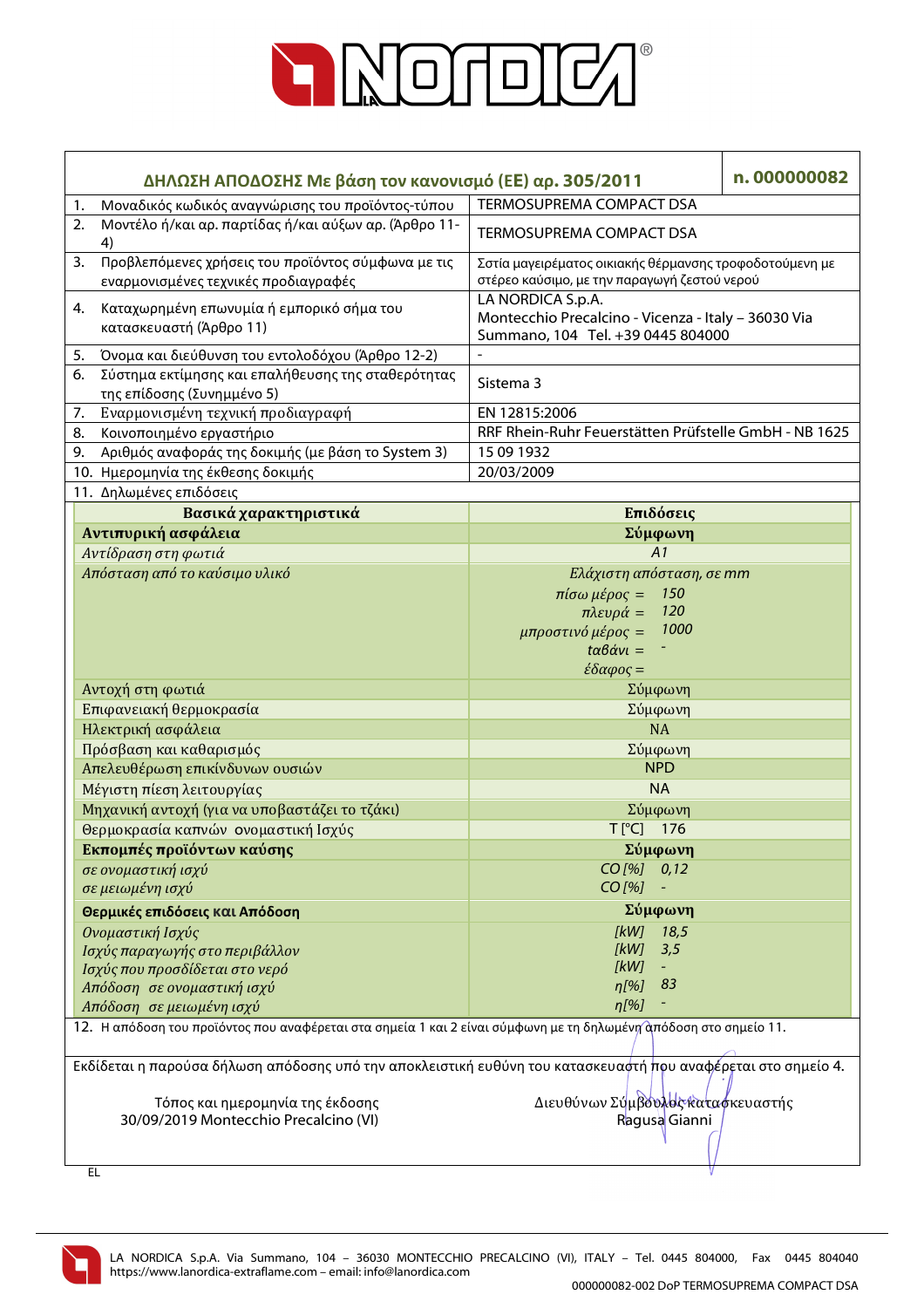

|                                                                                                                            | <b>PRESTATIEVERKLARING Volgens Verordening (EU) nr. 305/2011</b>                                                          |                                                                                                               | n.000000082 |  |  |
|----------------------------------------------------------------------------------------------------------------------------|---------------------------------------------------------------------------------------------------------------------------|---------------------------------------------------------------------------------------------------------------|-------------|--|--|
| 1.                                                                                                                         | Unieke identificatiecode van het producttype                                                                              | TERMOSUPREMA COMPACT DSA                                                                                      |             |  |  |
| 2.                                                                                                                         | Model en/of lotnr. en/of serienummer (Art.11-4)                                                                           | TERMOSUPREMA COMPACT DSA                                                                                      |             |  |  |
| 3.                                                                                                                         | Het beoogde gebruik van het product in<br>overeenstemming met de toepasselijke<br>geharmoniseerde technische specificatie | Kookplaat voor huishoudelijke verwarming gestookt<br>vaste brandstof, met warmwaterproductie                  |             |  |  |
| 4.                                                                                                                         | Naam of handelsmerk van de fabrikant (Art 11-5)                                                                           | LA NORDICA S.p.A.<br>Montecchio Precalcino - Vicenza - Italy - 36030 Via<br>Summano, 104 Tel. +39 0445 804000 |             |  |  |
| 5.                                                                                                                         | Naam en adres van de gemachtigde (Art. 12-2)                                                                              |                                                                                                               |             |  |  |
| 6.                                                                                                                         | Systeem voor de beoordeling en verificatie van de<br>prestatiebestendigheid (Bijlage 5)                                   | Sistema 3                                                                                                     |             |  |  |
| 7.                                                                                                                         | Geharmoniseerde technische specificatie                                                                                   | EN 12815:2006                                                                                                 |             |  |  |
| 8.                                                                                                                         | Erkend laboratorium                                                                                                       | RRF Rhein-Ruhr Feuerstätten Prüfstelle GmbH - NB 1625                                                         |             |  |  |
| 9.                                                                                                                         | Nummer van het keuringsrapport (op grond van System<br>3)                                                                 | 15 09 1932                                                                                                    |             |  |  |
|                                                                                                                            | 10. Datum van het keuringsrapport                                                                                         | 20/03/2009                                                                                                    |             |  |  |
|                                                                                                                            | 11. Aangegeven prestaties                                                                                                 |                                                                                                               |             |  |  |
|                                                                                                                            | Essentiële kenmerken                                                                                                      | <b>Prestatie</b>                                                                                              |             |  |  |
|                                                                                                                            | <b>Brandveiligheid</b>                                                                                                    | <b>Conform</b>                                                                                                |             |  |  |
|                                                                                                                            | <b>Brandprestatie</b>                                                                                                     | A1                                                                                                            |             |  |  |
|                                                                                                                            | Afstand van brandbaar materiaal                                                                                           | Minimumafstand, in mm                                                                                         |             |  |  |
|                                                                                                                            |                                                                                                                           | $achterzijde =$<br>150                                                                                        |             |  |  |
|                                                                                                                            |                                                                                                                           | $zijkant =$<br>120                                                                                            |             |  |  |
|                                                                                                                            |                                                                                                                           | $voorzijde =$<br>1000                                                                                         |             |  |  |
|                                                                                                                            |                                                                                                                           | $plafond =$<br>$\omega$                                                                                       |             |  |  |
|                                                                                                                            |                                                                                                                           | $onderzijde =$                                                                                                |             |  |  |
|                                                                                                                            | Weerstand tegen brand                                                                                                     | Conform                                                                                                       |             |  |  |
|                                                                                                                            | Oppervlaktetemperatuur                                                                                                    | Conform                                                                                                       |             |  |  |
|                                                                                                                            | Elektrische veiligheid                                                                                                    | <b>NA</b>                                                                                                     |             |  |  |
|                                                                                                                            | Toegankelijkheid en reiniging                                                                                             | Conform                                                                                                       |             |  |  |
|                                                                                                                            | Emissie van gevaarlijke stoffen                                                                                           | <b>NPD</b>                                                                                                    |             |  |  |
|                                                                                                                            | Maximum bedrijfsdruk                                                                                                      | <b>NA</b>                                                                                                     |             |  |  |
|                                                                                                                            | Mechanische sterkte (om de haard te ondersteunen)                                                                         | Conform                                                                                                       |             |  |  |
|                                                                                                                            | Rookgastemperatuur nominaal vermogen                                                                                      | T[°C] 176                                                                                                     |             |  |  |
|                                                                                                                            | Uitstoot verbrandingsproducten                                                                                            | Conform                                                                                                       |             |  |  |
|                                                                                                                            | op nominaal vermogen                                                                                                      | $CO$ [%] $0,12$                                                                                               |             |  |  |
|                                                                                                                            | op beperkt vermogen                                                                                                       | $CO$ [%]                                                                                                      |             |  |  |
|                                                                                                                            | <b>Thermische prestaties en Rendement</b>                                                                                 | <b>Conforme</b>                                                                                               |             |  |  |
|                                                                                                                            | Nominaal vermogen                                                                                                         | [kW]<br>18,5                                                                                                  |             |  |  |
|                                                                                                                            | Vermogen afgegeven aan het milieu                                                                                         | [kW]<br>3,5<br>[kW]<br>$\equiv$                                                                               |             |  |  |
|                                                                                                                            | Vermogen afgegeven aan het water<br>Rendement op nominaal vermogen                                                        | $\eta$ [%]<br>83                                                                                              |             |  |  |
|                                                                                                                            | Rendement op beperkt vermogen                                                                                             |                                                                                                               |             |  |  |
| $\eta$ [%]<br>12. De prestaties van het in de punten 1 en 2 bedoelde product zijn conform met de in het punt 11 aangegeven |                                                                                                                           |                                                                                                               |             |  |  |
|                                                                                                                            | prestaties.                                                                                                               |                                                                                                               |             |  |  |
| Deze prestatieverklaring wordt verstrekt onder de exclusieve verantwoordelijkheid van de in punt 4 vermelde<br>fabrikant.  |                                                                                                                           |                                                                                                               |             |  |  |
|                                                                                                                            |                                                                                                                           |                                                                                                               |             |  |  |
| Plaats en datum van afgifte                                                                                                |                                                                                                                           | Beheerder delegeren fahrikant                                                                                 |             |  |  |
|                                                                                                                            | 30/09/2019 Montecchio Precalcino (VI)                                                                                     | Ragusa Gianni                                                                                                 |             |  |  |
|                                                                                                                            |                                                                                                                           |                                                                                                               |             |  |  |
|                                                                                                                            | ΝI                                                                                                                        |                                                                                                               |             |  |  |

NL

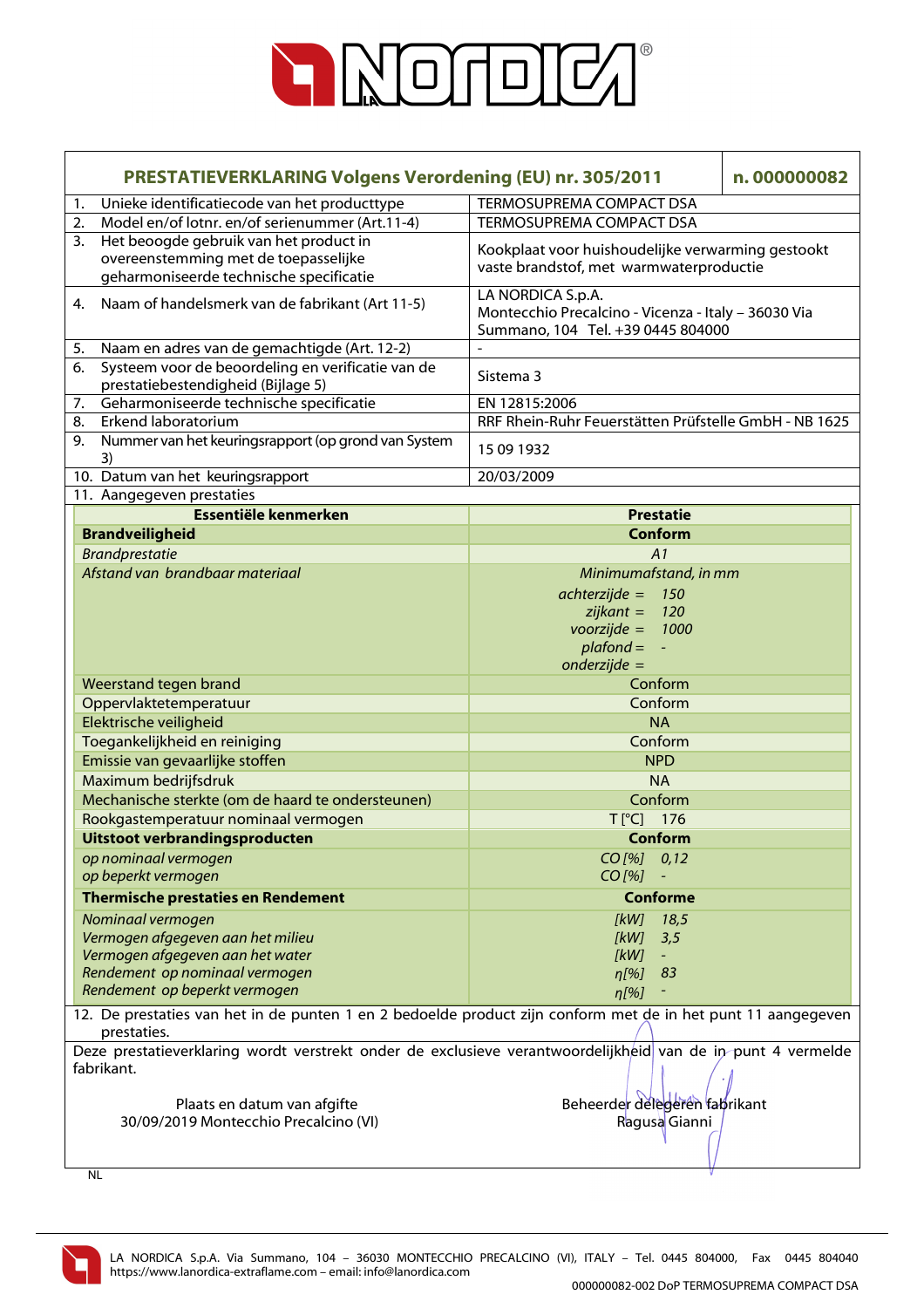

| DEKLARACJA WŁAŚCIWOŚCI UŻYTKOWYCH Na podstawie rozporządzenia<br>(UE) nr 305/2011                                                                                                                                           | n.000000082                                                                                                   |  |  |
|-----------------------------------------------------------------------------------------------------------------------------------------------------------------------------------------------------------------------------|---------------------------------------------------------------------------------------------------------------|--|--|
| Unikalny identyfikator typu wyrobu<br>1.                                                                                                                                                                                    | <b>TERMOSUPREMA COMPACT DSA</b>                                                                               |  |  |
| 2. Model i/lub nr partia i/lub nr serii (Art.11-4)                                                                                                                                                                          | TERMOSUPREMA COMPACT DSA                                                                                      |  |  |
| Zamierzone zastosowania produktu zgodnie z mającą<br>3.<br>Termokuchnia do ogrzewania gospodarstw domowych<br>zastosowanie zharmonizowaną specyfikacją<br>zasilane paliwem stałym, z wytwarzania ciepłej wody<br>techniczną |                                                                                                               |  |  |
| Nazwa lub znak towarowy producenta (Art 11-5)<br>4.                                                                                                                                                                         | LA NORDICA S.p.A.<br>Montecchio Precalcino - Vicenza - Italy - 36030 Via<br>Summano, 104 Tel. +39 0445 804000 |  |  |
| Nazwa i adres przedstawiciela (Art 12-2)<br>5.                                                                                                                                                                              | $\overline{\phantom{a}}$                                                                                      |  |  |
| System oceny i weryfikacji stałości właściwości<br>6.<br>użytkowych (Załącznik 5)                                                                                                                                           | Sistema 3                                                                                                     |  |  |
| Zharmonizowana specyfikacja techniczna<br>7.                                                                                                                                                                                | EN 12815:2006                                                                                                 |  |  |
| Notyfikowane laboratorium<br>8.                                                                                                                                                                                             | RRF Rhein-Ruhr Feuerstätten Prüfstelle GmbH - NB 1625                                                         |  |  |
| Numer raportu z badań testowych (na podstawie Systemu<br>9.<br>3)                                                                                                                                                           | 15 09 1932                                                                                                    |  |  |
| 10. Data raportu z badań testowych                                                                                                                                                                                          | 20/03/2009                                                                                                    |  |  |
| 11. Deklarowane osiągi                                                                                                                                                                                                      |                                                                                                               |  |  |
| Podstawowe właściwości                                                                                                                                                                                                      | Osiągi                                                                                                        |  |  |
| Zabezpieczenie przeciwpożarowe                                                                                                                                                                                              | <b>Zgodny</b>                                                                                                 |  |  |
| Reakcja na ogień                                                                                                                                                                                                            | A1                                                                                                            |  |  |
| Odległość od mat. zł.                                                                                                                                                                                                       | Odległość minimalna, w mm                                                                                     |  |  |
|                                                                                                                                                                                                                             | $tyf =$<br>150                                                                                                |  |  |
|                                                                                                                                                                                                                             | $b$ ok =<br>120                                                                                               |  |  |
|                                                                                                                                                                                                                             | $przód = 1000$                                                                                                |  |  |
|                                                                                                                                                                                                                             | $s$ ufit =                                                                                                    |  |  |
|                                                                                                                                                                                                                             | $podto\, =$                                                                                                   |  |  |
| Odporność na ogień                                                                                                                                                                                                          | Zgodny                                                                                                        |  |  |
| Temperatura na powierzchni                                                                                                                                                                                                  | Zgodny                                                                                                        |  |  |
| Bezpieczeństwo elektryczne                                                                                                                                                                                                  | <b>NA</b>                                                                                                     |  |  |
| Dostępność i czyszczenie                                                                                                                                                                                                    | Zgodny                                                                                                        |  |  |
| Wydzielanie niebezpiecznych substancji                                                                                                                                                                                      | <b>NPD</b>                                                                                                    |  |  |
| Maksymalne ciśnienie pracy                                                                                                                                                                                                  | <b>NA</b>                                                                                                     |  |  |
| Wytrzymałość mechaniczna (wspieranie komina)                                                                                                                                                                                | Zgodny                                                                                                        |  |  |
| Temperatura spalin moc znamionowa                                                                                                                                                                                           | T[°C] 176                                                                                                     |  |  |
| Emisja produktów spalania                                                                                                                                                                                                   | <b>Zgodny</b>                                                                                                 |  |  |
| przy mocy znamionowej                                                                                                                                                                                                       | $CO$ [%] $0,12$                                                                                               |  |  |
| przy mocy zmniejszonej                                                                                                                                                                                                      | $CO$ [%]<br>$\overline{\phantom{a}}$                                                                          |  |  |
| Wydajność cieplna i Sprawność                                                                                                                                                                                               | <b>Zgodny</b>                                                                                                 |  |  |
| Moc znamionowa                                                                                                                                                                                                              | [kW]<br>18,5                                                                                                  |  |  |
| Moc przekazywana do otoczenia                                                                                                                                                                                               | [kW]<br>3,5                                                                                                   |  |  |
| Moc przekazywana do wody                                                                                                                                                                                                    | [kW]                                                                                                          |  |  |
| Sprawność przy mocy znamionowej                                                                                                                                                                                             | $\eta$ [%]<br>83                                                                                              |  |  |
| Sprawność przy mocy zmniejszonej                                                                                                                                                                                            | $\eta$ [%]                                                                                                    |  |  |
| 12. Wydajność produktu, o którym mowa w pkt. 1 i 2 jest zgodna z deklarowanymi właściwościami użytkowymi w pkt 11.                                                                                                          |                                                                                                               |  |  |
|                                                                                                                                                                                                                             |                                                                                                               |  |  |
|                                                                                                                                                                                                                             | Niniejszą deklarację właściwości użytkowych wystawia się na wyłączną odpowiedzialność producenta, o którym    |  |  |
| mowa w pkt 4.                                                                                                                                                                                                               |                                                                                                               |  |  |
|                                                                                                                                                                                                                             |                                                                                                               |  |  |
| Miejsce i data wydania                                                                                                                                                                                                      | Administrator delegować producent                                                                             |  |  |
| 30/09/2019 Montecchio Precalcino (VI)                                                                                                                                                                                       | Ragusa Gianni                                                                                                 |  |  |
|                                                                                                                                                                                                                             |                                                                                                               |  |  |

PL

LA NORDICA S.p.A. Via Summano, 104 – 36030 MONTECCHIO PRECALCINO (VI), ITALY – Tel. 0445 804000, Fax 0445 804040 https://www.lanordica-extraflame.com – email: info@lanordica.com

V